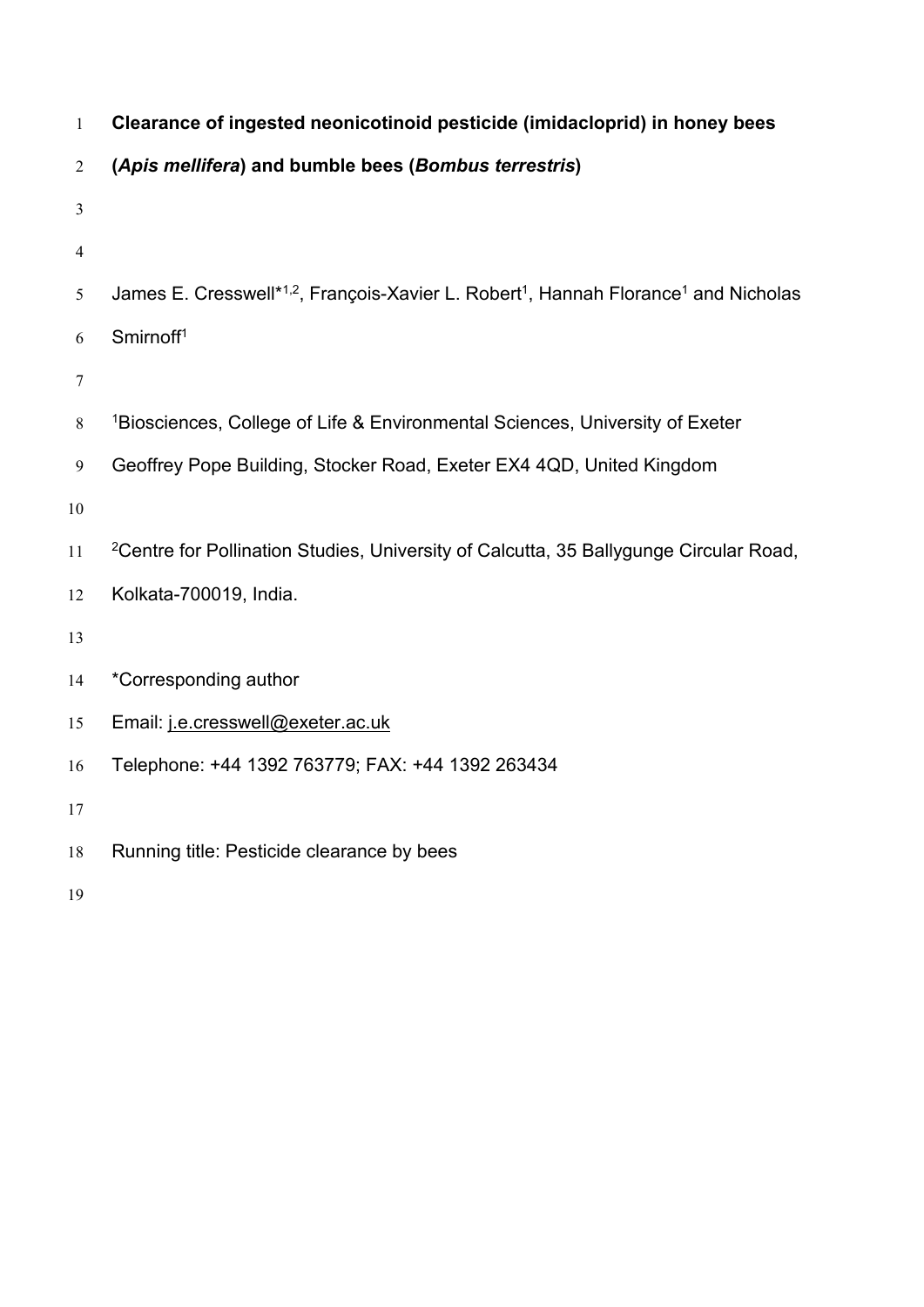# **Abstract**

 BACKGROUND: Bees in agricultural landscapes are exposed to dietary pesticides such as imidacloprid when they feed from treated mass-flowering crops. Concern about the consequent impact on bees makes it important to understand their resilience. In the laboratory, we therefore fed adult worker bees on dosed syrup 6 (125 μg L<sup>-1</sup> imidacloprid, 98 μg kg<sup>-1</sup>) either continuously or as a pulsed exposure and measured their behaviour (feeding and locomotory activity) and whole-body residues. RESULTS: On dosed syrup, honey bees maintained much lower bodily levels of imidacloprid than bumble bees (< 0.2 ng *vs*. 2.4 ng imidacloprid per bee). Dietary imidacloprid did not affect the behaviour of honey bees but it reduced feeding and locomotory activity in bumble bees. After the pulsed exposure, bumble bees cleared bodily imidacloprid after 48 hours and recovered behaviourally. CONCLUSION: We attribute the differential behavioural resilience of the two species 16 to the observed differential in bodily residues. The ability of bumble bees to recover may be environmentally relevant in wild populations that face transitory exposures from the pulsed blooming of mass-flowering crops.

 **Keywords:** detoxification, ecotoxicology, insecticide, oilseed rape, pulse exposure, recovery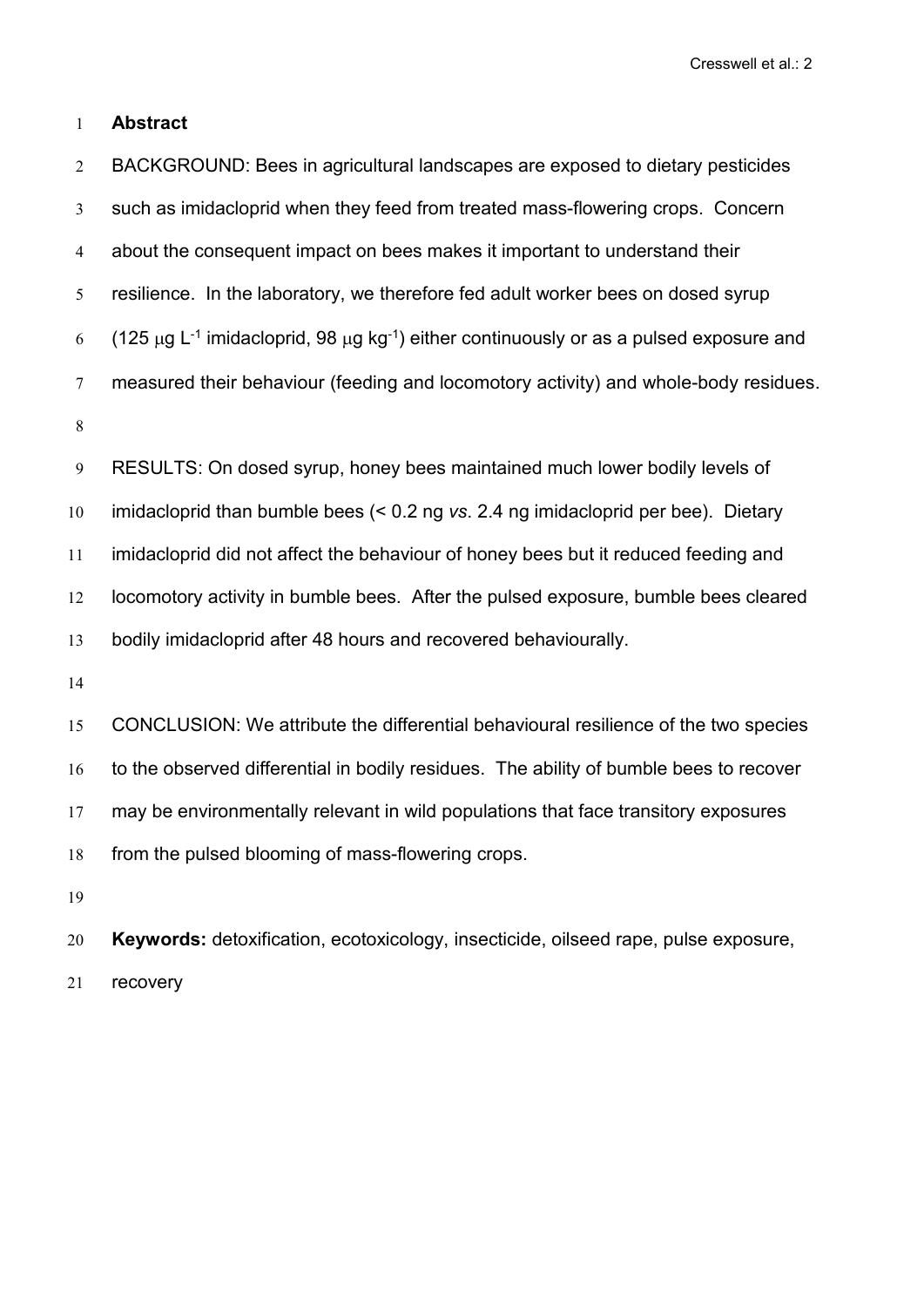# **1 INTRODUCTION**

 Neonicotinoid pesticides (e.g. imidacloprid, clothianidin and thiamethoxam) are widely used for the systemic protection of crops against biting and sucking insect 4 pests <sup>1</sup>. Neonicotinoid residues pervade the roots and green tissues of treated  $\,$   $\,$  plants $\,$  but they also appear at trace levels in the nectar and pollen of flowers, which  $\,$  bees consume  $^{3}$ . In various laboratory and semi-field trials, dietary neonicotinoids can have harmful sublethal effects <sup>4</sup> on both honey bees (*Apis mellifera* L.) 5, <sup>6</sup> and 8 bumble bees (*Bombus spp.*)<sup>7,8</sup>, which has raised concern over the use of  $\,$  neonicotinoids across extensive areas of crops  $^9$  and the potential threat to valuable 10 pollination services for crops and wild plants . Currently, the existence of other 11 detrimental drivers, such habitat degradation and impacts from pathogens <sup>10</sup>, and the 12 lack of decisive field trials <sup>5,11</sup> leaves uncertainty over the relative importance of low- dose dietary exposures from neonicotinoid-treated mass-flowering crops such as oilseed rape (*Brassica napus* L*.*).

16 A further basis for concern is the length of time that bees are exposed to the pesticide in their diet. For example, each field of oilseed rape blooms for several 18 weeks <sup>12</sup> and so some adult bees that forage on a treated crop's flowers could be exposed to dietary pesticide for their entire flightspan, which is about two or three  $\, 20\quad$  weeks in bumble bees  $^{13,\;14}$  and one week in honey bees  $^{15,\;16}.$  If bees fail to clear ingested pesticide from their bodies, the persistence of even minute daily intakes could eventually build up to harmful levels over successive days. Furthermore, persistence compromises recovery in adult workers whose flight span intersects partially with the bloom of a mass-flowering crop so as extend beyond the crop's flowering. Fields of a mass-flowering crop like oilseed rape typically bloom in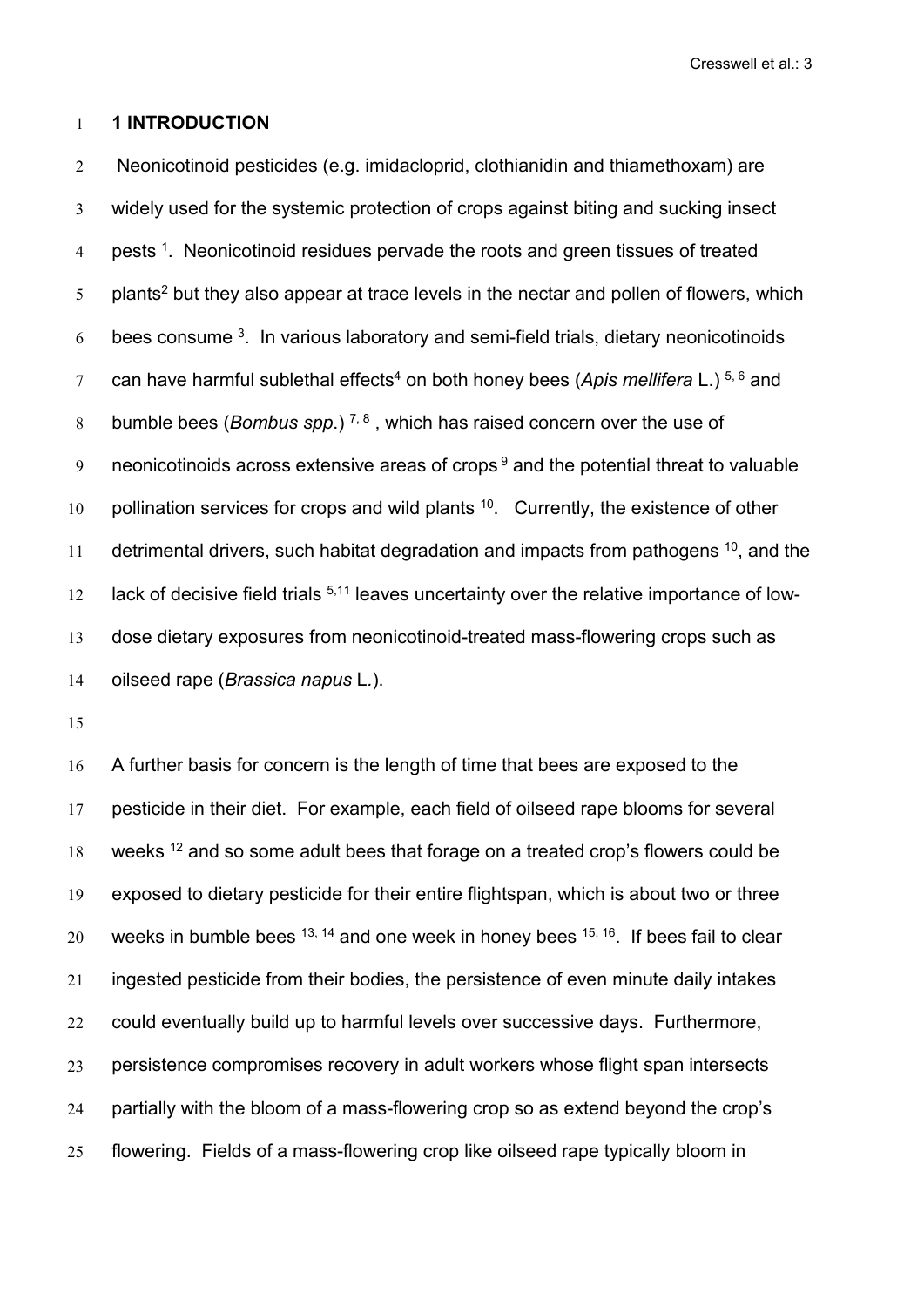1 synchrony across a landscape  $^{12}$  and then flowering subsides, which causes  $\,2$   $\,$  neonicotinoid-exposed bees to shift their foraging to untreated wild flowers  $^{17}$  and to thereby experience a 'pulsed' exposure. The onset of a pesticide-free diet could enable bees to recover by clearing pesticide from their systems unless the pesticide is persistent. Recovery is fairly rapid in other organisms following a pulsed exposure to imidacloprid. For example, feeding rates in coccinellid beetles (*Serangium f japonicum*) <sup>18</sup> and aphids (*Myzus persicae*) <sup>19</sup> recovered within 24 h, egg production in whitefly (*Bemisia tabaci*) recovered after 48 hours <sup>20</sup> and the behavioural activities <sup>9</sup> of aquatic larvae of *Chironomas* recovered within six days <sup>21</sup>. What is known about the persistence of ingested neonicotinoids in bees?

 After a single meal of imidacloprid, honey bees clear the pesticide and its 13 metabolites from their body within 24 hours  $^{22}$  and clearance is achieved principally 14 by metabolic degradation rather than by excretion of the parent compound in bees  $^{23}$  and other insects  $24$ . The capacity for clearance may explain the recovery of daily food consumption by honey bee colonies after a four-day pulsed exposure to dietary 17 imidacloprid <sup>25</sup>. However, the evolution of whole-body toxicant burdens has not previously been studied in bees. We therefore investigated levels of whole-body residues in bees that fed on a neonicotinoid-dosed diet continuously over a period of eight days. Additionally, we studied the rate of clearance and behavioural recovery after a pulsed exposure of several days, which enabled us to address a scientific 22 controversy. Neonicotinoids are neurotoxic and the reversibility of their interactions  $\, 23\quad$  with their target sites in the insect nervous system is contested  $^{26,\, 27}.$  If an  $\,$  assimilated pesticide binds persistently to its target receptors, symptoms should persist after dietary exposure ceases. We therefore investigated the bodily levels of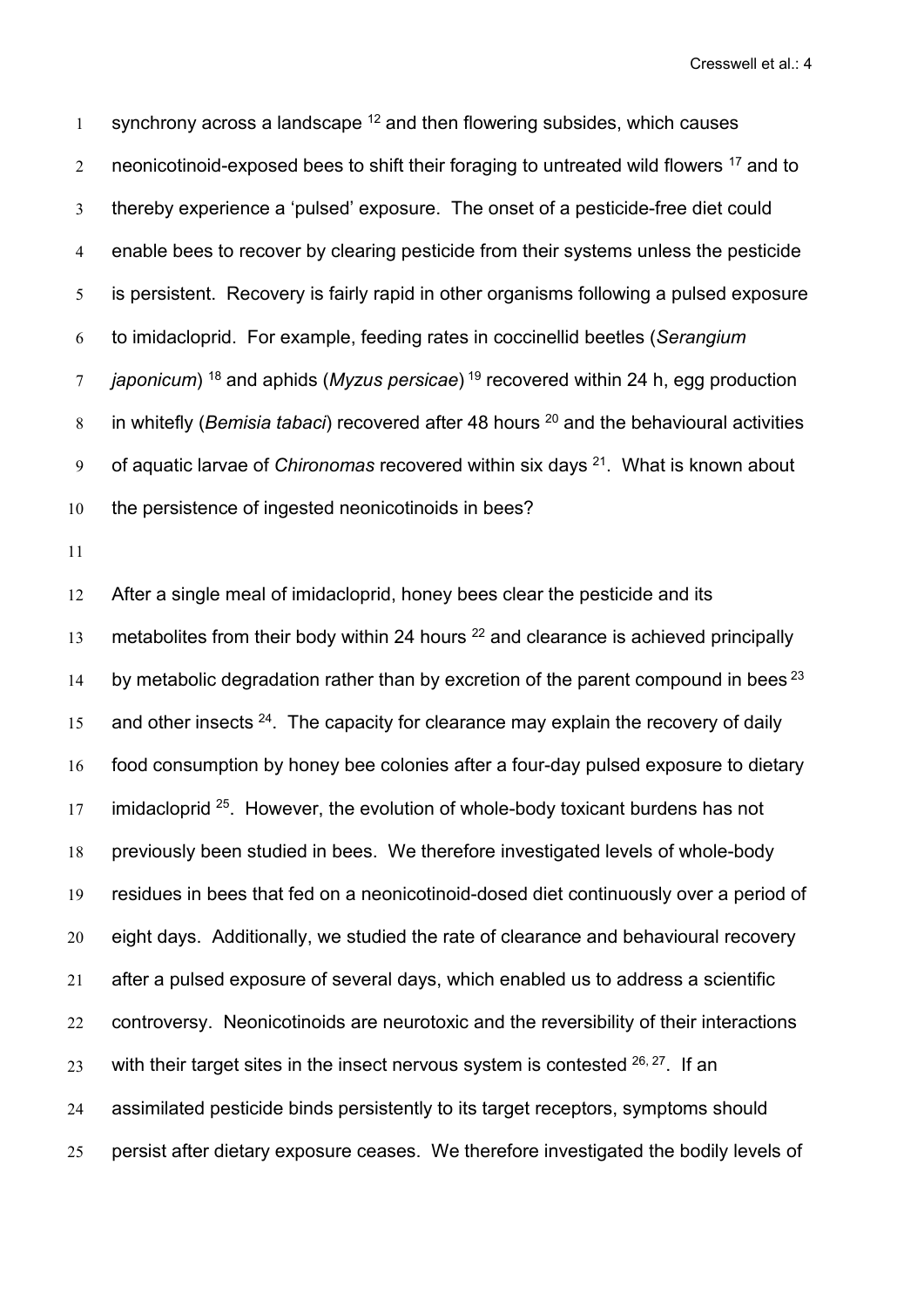ingested imidacloprid in honey bees during a pulsed exposure in conjunction with assays of behavioural recovery. Since equivalent information on bumble bees is lacking, we studied them in parallel.

#### **2 METHODS**

7 We collected newly eclosed worker honey bees from the brood of a single queen- right colony that was maintained at the University of Exeter. We obtained worker bumble bees (*Bombus terrestris* L.) from a domesticated colony (Koppert B.V., Berkel en Rodenrijs, Netherlands). Honey bees were placed in cages of 10 individuals (0.12 m x 0.10 m x 0.02 m) and bumble bees were placed individually in cages (0.07 m x 0.07 m x 0.035 m). Bees were maintained under semi-controlled conditions: temperature between 23 °C and 27 °C, relative humidity between 21% and 47%; and 12:12 hours of light:darkness. Bees fed *ad libitum* from syrup feeders. 15 For further husbandry details see Cresswell *et al*.<sup>28</sup> For acclimatization, newly caged bees fed on undosed syrup for 24 h before the experimental exposures. We 17 estimated the mean fresh mass of honey bees used in our study as 0.14 g ( $SE =$ 0.01, *n* = 6) and that of bumble bees as 0.19 g (SE = 0.03,*n* = 6).

 Imidacloprid was obtained as a solution in acetonitrile (Dr. Ehrenstorfer, Augsburg, Germany). Acetonitrile was removed by evaporation using a vacuum concentrator (ScanSpeed MaxiVac Beta, Labogene Aps, Lynge, Denmark) and the imidacloprid was dissolved in the same volume of purified water before being mixed into feeder syrup (Attracker; Koppert B.V., Berkel en Rodenrijs, Netherlands) at a concentration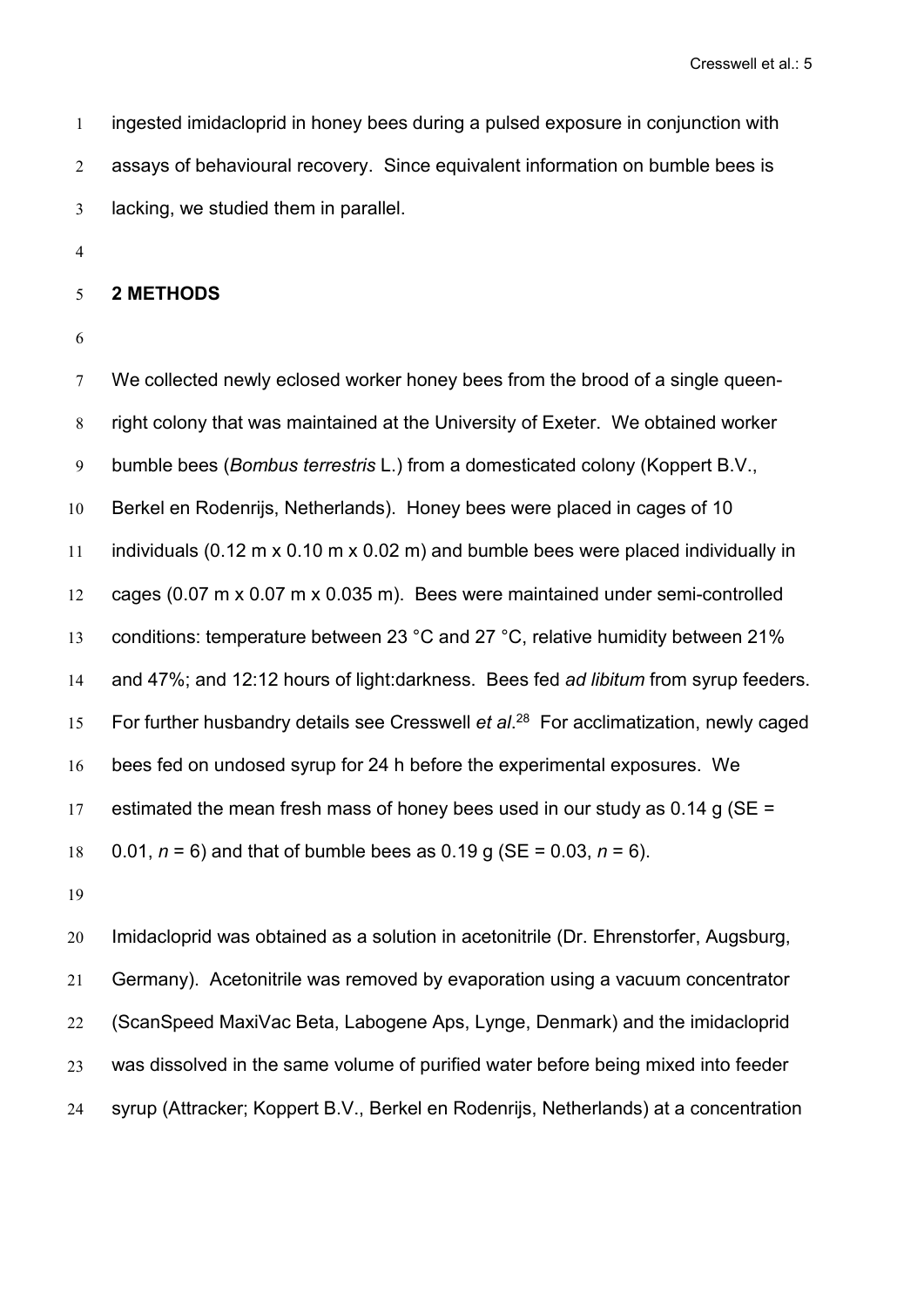of 125  $\mu$ g L $^{-1}$ , or 98  $\mu$ g kg $^{-1}$ . This dosage was chosen for its known physiological  $\rm 2-$  efficacy  $\rm ^{7,28}$  and not for environmental relevance.

 We subjected bees to one of three treatments over eight days: the control group was fed undosed syrup; the continuous exposure group was fed dosed syrup throughout; the pulsed exposure group was fed dosed syrup for three days and undosed syrup 7 thereafter. Each treatment group comprised three cages of 10 honey bees and 33 individually caged bumble bees. Each day, we measured syrup consumption and locomotory activity and collected three individuals for residue analysis (bumble bees were chosen at random and individual honey bees were collected haphazardly, one per cage).

 To quantify locomotory activity, we observed each cage seven times at successive 30 minute intervals. On each occasion, each bee was scored as stationary or moving. For bumble bees, we calculated the proportion of the seven observations in which the bee was in motion. For honey bees, we calculated the proportion of bees in motion in each cage at each interval and then calculated the mean of these seven values. While scoring locomotion, the operator was unaware of the cage treatments.

 To quantify the whole-body residue of imidacloprid in each collected bee, it was placed individually in a 2 ml Eppendorf tube (Sarstedt, Leicester, UK) and stored in a freezer at -80°C. To extract imidacloprid, a steel bead (0.4 mm diameter) and 25% methanol (1 ml) was placed in each vial and each was processed in a cooled tissue homogenizer for 5 mins at 25 rpm (TissueLyser, Qiagen, Crawley, UK). The 25 homogenate was centrifuged (17000 g for 5 mins at  $4^{\circ}$ C) and we collected the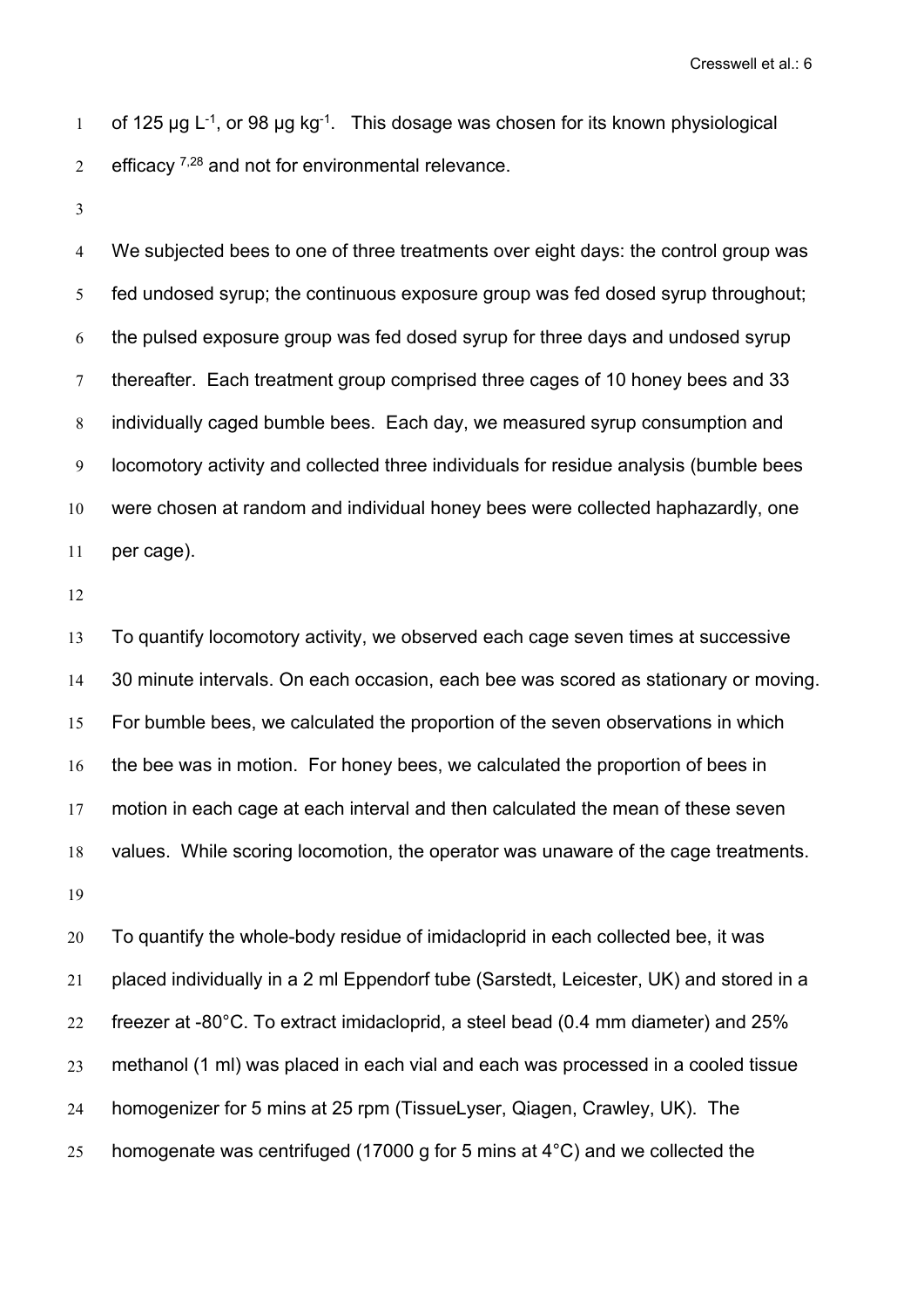supernatant. For each species, the supernatants from the three bees collected on each day were pooled for LC-MS analysis.

 The supernatant was diluted with an equal volume of 25% acetic acid and then subjected to solid phase extraction (SPE). The SPE column (Discovery DSC-18: bed 6 weight = 50 mg; volume = 1 ml; Supelco, Bellefonte, Pennsylvania, USA) was conditioned with methanol (1 ml) and water (1 ml) before 650 μl of the sample was loaded. The column was washed with water (1 ml) followed by three elutions with methanol (200 µl). The combined methanol fractions were dried in the vacuum concentrator and stored at -80°C until LC-MS analysis.

 For LC-MS analysis, each sample was re-suspended in a buffer of 25% methanol (400 µl) and passed through a 0.2 µm filter and spiked with a reference standard of 1 14 mg l<sup>-1</sup> of deuterated imidacloprid (Dr. Ehrenstorfer GmbH, Augsburg, Germany). Each was then separated by liquid chromatography (Agilent 1200, Agilent Technologies, Santa Clara, CA, USA) using a reverse phase column (Agilent ZORBAX Rapid Resolution Eclipse Plus C18, Agilent technologies, Santa Clara, USA) interfaced *via* an electrospray ionisation source to a triple quadrupole mass spectrometer (Agilent 6410, Agilent Technologies, Santa Clara, CA, USA) and 10 μl of sample was injected. Mobile phase A was 0.1% formic acid + 5% acetonitrile and mobile phase B was 0.1% formic acid + 95% acetonitrile. The conditions of elution were: 0 min-0% B, 10 min-100% B, 12 min-100% B, 12.5 min-0% B. The flow rate  $\, 23\quad$  was 0.3 ml min $\, 1.$  The source N $_2$  gas temperature was held at 350°C with a flow of 24 11 I min<sup>-1</sup> and a nebulizer pressure of 35 psi. The capillary voltage was 4 kV. Fragmentor and collision energy voltages were 40 V and 20 V respectively.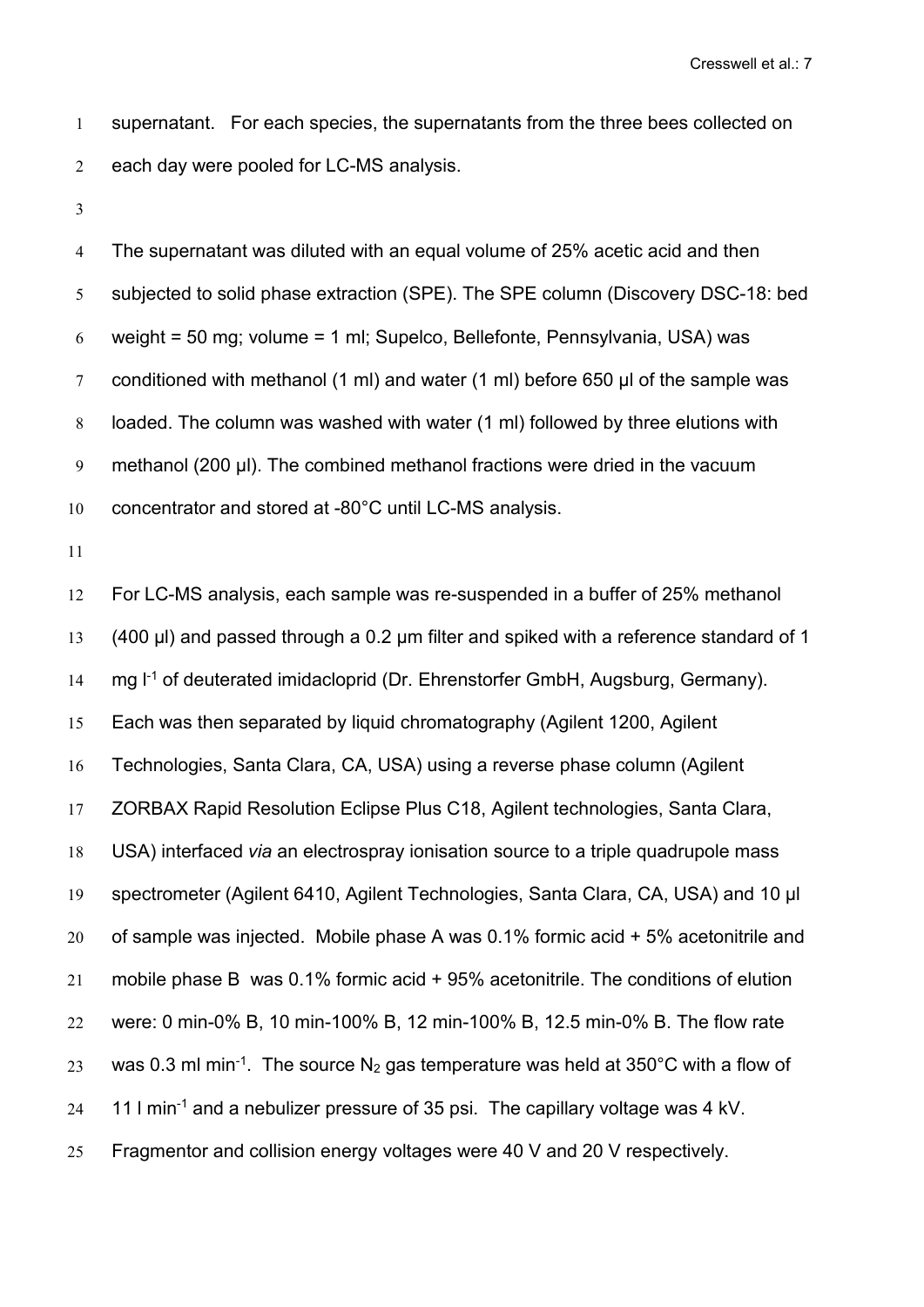Imidacloprid was identified and quantified by selected reaction monitoring (SRM) using the product ion *m/z* 209 derived from the precursor ion of *m/z* 256. The deuterated imidacloprid was detected using a precursor ion *m/z* of 260 and a product 4 ion *m/z* of 213. The instrument response was linear between 10<sup>-2</sup> ng and 1 ng<mark>l</mark> imidacloprid. The amount of imidacloprid in the samples was estimated from the relative peak areas of unlabelled and deuterated imidacloprid in SRM chromatograms. We also adjusted for the recovery rate of the extraction method, which was quantified in a pilot trial in which known concentrations of deuterated and unlabelled imidacloprid were added to homogenates from undosed bees before performing the extraction protocol. The recovery rate from honey bee homogenate was 64% (SE = 1.1%, *n* = 3) and 52% (SE = 2.5%, *n* = 3) from bumble bee homogenate.

13

14 The biological half-life of assimilated imidacloprid  $(T_{\text{half}})$  in bumble bees was 15 estimated as  $T_{\text{half}} = \ln(2)/k_e$  where  $k_e$  is the elimination constant. The elimination 16 constant <sup>22</sup> is given by:  $k_e = \left[\ln(C_1) - \ln(C_2)\right] / (t_2 - t_1)$  where  $C_1$  and  $C_2$  are the toxicant's 17 concentration in the bee at times  $t_1$  and  $t_2$  respectively in the post-dose phase of the 18 pulsed exposure. The level of detection (LOD) was given by: LOD =  $C_0 + 3 \times SE(C_0)$ , 19 where *C*<sup>0</sup> is the mean level of imidacloprid detected in the negative control samples  $20\quad$  and  $\mathsf{SE}(C_0)$  is the standard error of this value  $^{29}.$  The level of quantification (LOQ) 21 was given by:  $\text{LOQ} = C_0 + 10 \times \text{SE}(C_0)$ . We calculated daily clearance rate (%) as C  $22 = 100$ <sup>\*</sup>[1 -  $R_D/(I_D + R_{D-1})$ ], where  $R_D$  denotes the mean whole-body residue on a given 23 day, *I<sup>D</sup>* denotes the amount of toxicant ingested on that day and *RD-1* denotes the 24 whole-body residue level on the previous day. We calculated  $R_D$  as the amount of 25 imidacloprid per dosed bee minus the amount per undosed bee. For the statistical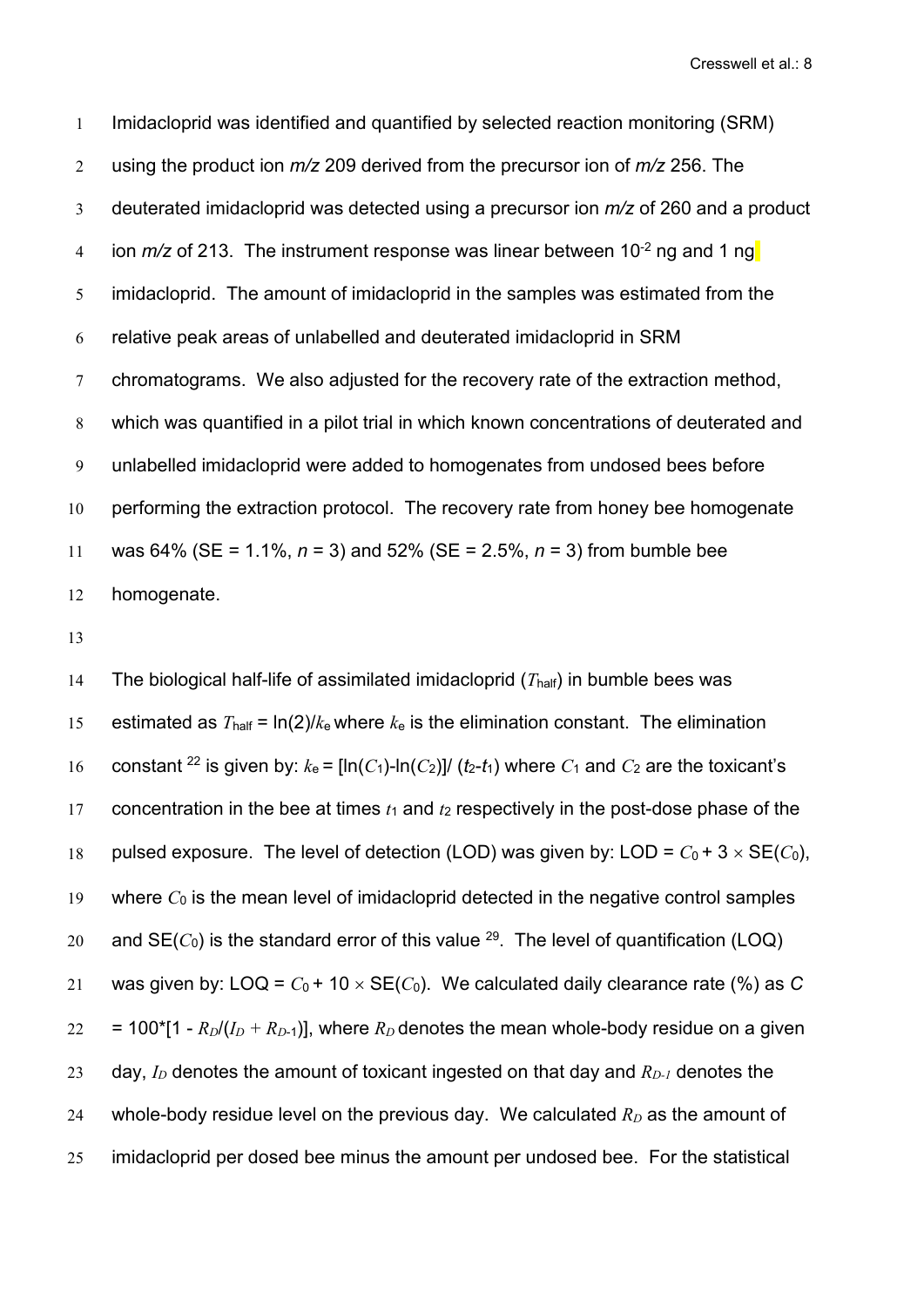| $\mathbf{1}$   | analysis of behavioural effects, we calculated the average response of each        |
|----------------|------------------------------------------------------------------------------------|
| 2              | experimental replicate across the exposure period (e.g. each cage yielded a single |
| 3              | value of the average daily syrup consumption per bee).                             |
| $\overline{4}$ |                                                                                    |
| 5 <sup>5</sup> | <b>3 RESULTS</b>                                                                   |

7 In the LC-MS analyses, the LOD was 0.15 ng of imidacloprid per individual for honey bees and 0.10 ng for bumble bees. The LOQ was 0.21 ng for honey bees and 0.16 ng for bumble bees.

 Individual honey bees that fed on dosed syrup for eight days ingested a mean of 2.2  $\mod{10}$  ng d<sup>-1</sup> of imidacloprid (i.e. a total of 17.4 ng) and maintained bodily residues of 13 approximately 0.2 ng (1.4 ng g<sup>-1</sup>), which were not distinguishable from residues in bees that fed on undosed syrup (paired *t*-test, *t* = 1.34, df = 7, P > 0.1; Fig 1a). The 15 daily clearance is therefore estimated as  $C \approx 100\%$ . Mean *per capita* daily rates of feeding (one-tailed *t*-test, *t* = 0.39, *df* = 4, P = 0.36) and mean level of activity (one- 17 tailed *t*-test,  $t = 0.29$ ,  $df = 4$ ,  $P = 0.39$  did not differ between dosed and undosed bees (Fig 2).

 Based on the mass of syrup consumed and the concentration of imidacloprid, we estimate that individual bumble bees that fed on dosed syrup for eight days ingested  $\, 22$   $\,$   $\,$  a mean of 6.7 ng d $\, 1$  of imidacloprid (i.e. a total of 53.8 ng). From the fourth to the eighth days of feeding on dosed syrup, bumble bees maintained bodily residues of  $\, 24$   $\,$  approximately 2.4 ng (12.9 ng g $^{\text{-}1}$ ), which was higher than the level in undosed bees 25 (paired *t*-test,  $t = 10.24$ , df = 4, P < 0.001; Fig 1b). The daily clearance rate in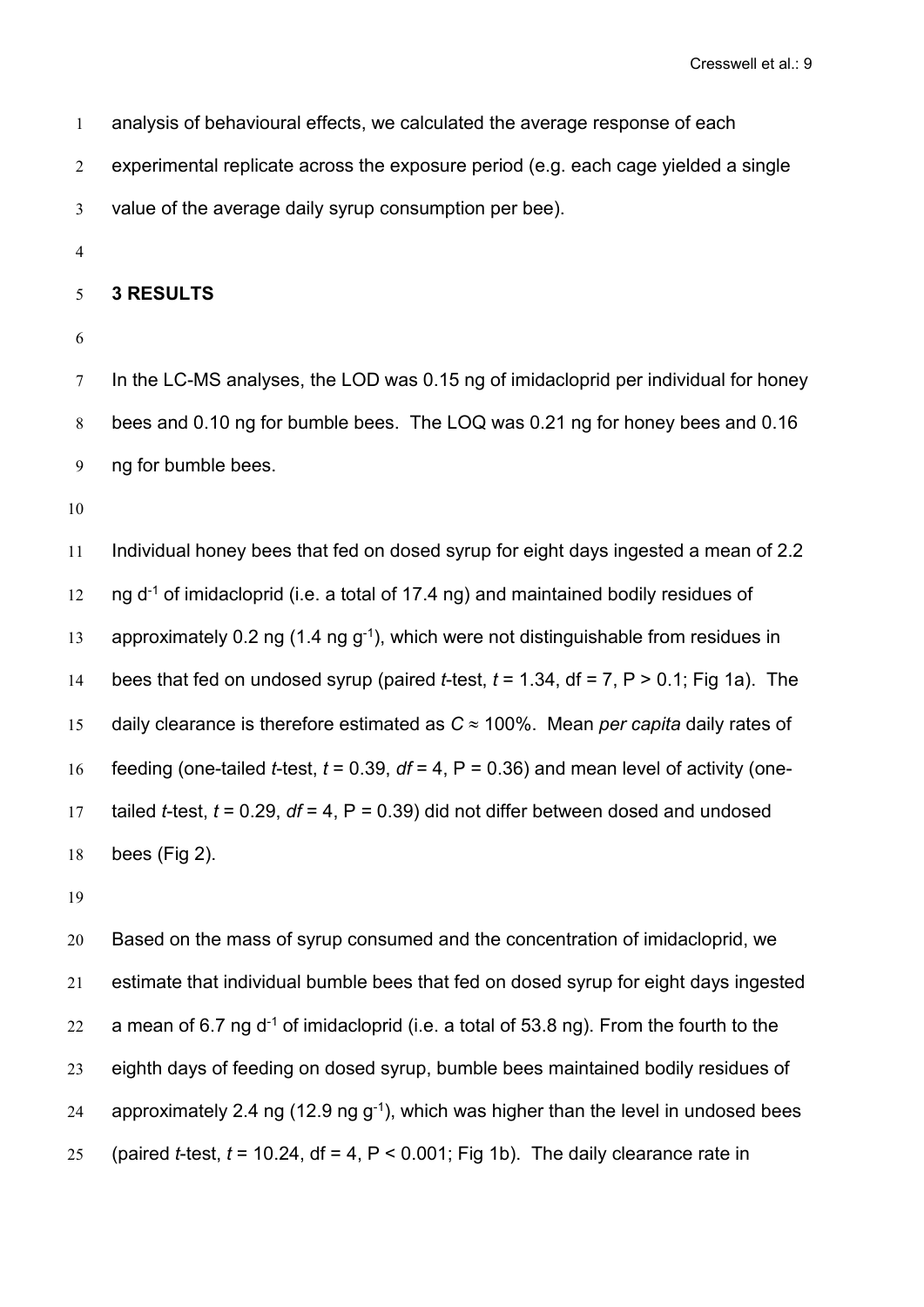bumble bees is therefore estimated as *C* = 88% on the first day of ingesting 2 imidacloprid and  $C \approx 68\%$  thereafter. Bodily residues were higher in bumble bees than honey bees (paired *t*-test, *t* = 9.77, df = 7, P < 0.001). When imidacloprid was removed from their diet, bumble bees eliminated bodily residues after 48 h (Fig 1b) 5 and the biological half life of imidacloprid was  $T_{\text{half}} = 10.3$  hours. Dietary imidacloprid 6 reduced mean daily rates of feeding (one-tailed  $t$ -test,  $t = 3.94$ , df = 53, P < 0.001) and mean daily locomotory activity (one-tailed *t*-test, *t* = 3.05, df = 57, P = 0.002) in bumble bees. Bumble bees in the pulsed exposure became more active than the undosed controls the day after the toxicant was removed from their diet (*t*-test, *t* = 4.79, df = 20, P < 0.001; Fig 3b) and their feeding rate appeared to recover (Fig 3a).

# **Discussion**

14 As previously  $^{28}$ , we found that imidacloprid at a dietary concentration of 15 approximately 100 parts per billion reduced the rates of feeding and locomotory 16 activity in adult worker bumble bees but not honey bees. We attribute this difference to the observed differential in whole-body residues that was evident during the dietary exposure. Specifically, individual honey bees continuously metabolized or 19 otherwise eliminated their daily intake of approximately 2 ng day<sup>-1</sup>, which is almost 20 half the LD<sub>50</sub> (48 h oral LD<sub>50</sub>  $\approx$  4.5 ng)<sup>5</sup>. In contrast, bumble bees cleared less than 70% of assimilated imidacloprid each day and therefore exhibited a higher level of whole-body imidacloprid. In bumble bees, the correspondence between behavioural recovery and the clearance of bodily residues after dietary intake ceased supports our interpretation that whole-body residues reflect the relative levels of toxicant at the target site, but not necessarily the absolute levels. Specifically, we recognize that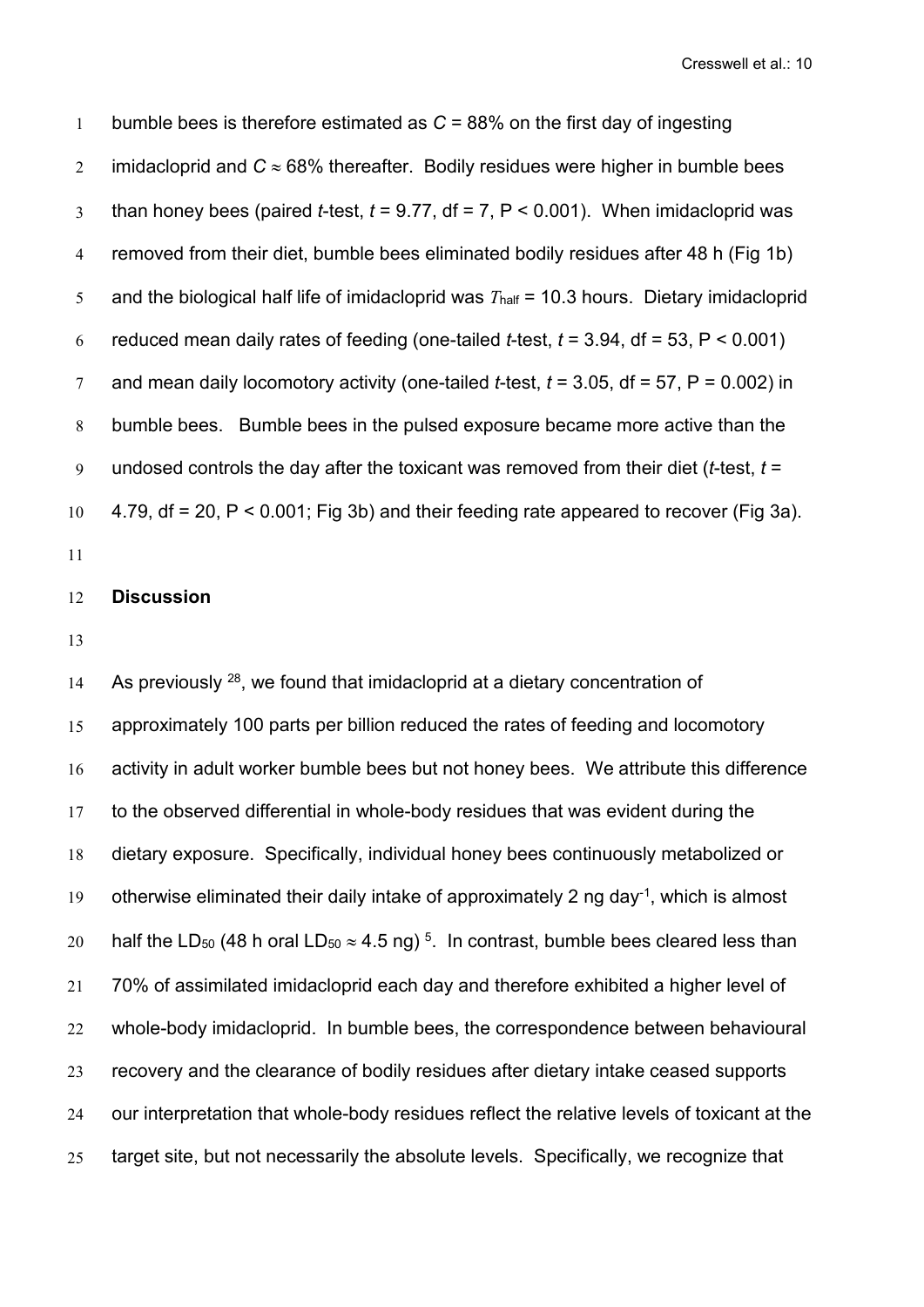the higher whole-body residue levels in bumble bees may have been caused in part 2 by newly ingested syrup in the bee's relatively large honey stomach. Also, our observations do not exclude the possibility that greater target site-sensitivity contributed to the more severe impact on bumble bees but there is currently no evidence to support this, although such variation is known among other insect species  $30,31$ .

 We observed that individual bumble bees ingested approximately three times more imidacloprid than individual honey bees over the eight day exposure. Indeed, the greater feeding rate of bumble bees may be the principle cause of their susceptibility rather than a deficiency in detoxification capacity. Once the levels of bodily residues had stabilized, individual bumble bees were capable of clearing about three times more imidacloprid per day than honey bees (i.e. about 7 ng of imidacloprid per day compared to 2 ng per day). Consequently, the relatively high levels of bodily residues in bumble bees were apparently sustained by their relatively high rates of ingesting toxicant. We cannot fully explain why bumble bees consumed so much more syrup than honey bees. The higher food consumption of bumble bees is not attributable solely to body size because their mass was only 40% greater than that of the honey bees in our study. Also, we cannot attribute it to a putative energetic cost of detoxifying imidacloprid because even undosed bumble bees consumed six times more syrup than undosed honey bees. Instead, we speculate that bumble bees  $22\quad$  metabolized the syrup while maintaining relatively high body temperatures  $^{32}\quad$  We therefore hypothesize that their high energy requirement may predispose bumble 24 bees to impacts from toxicants in nectar.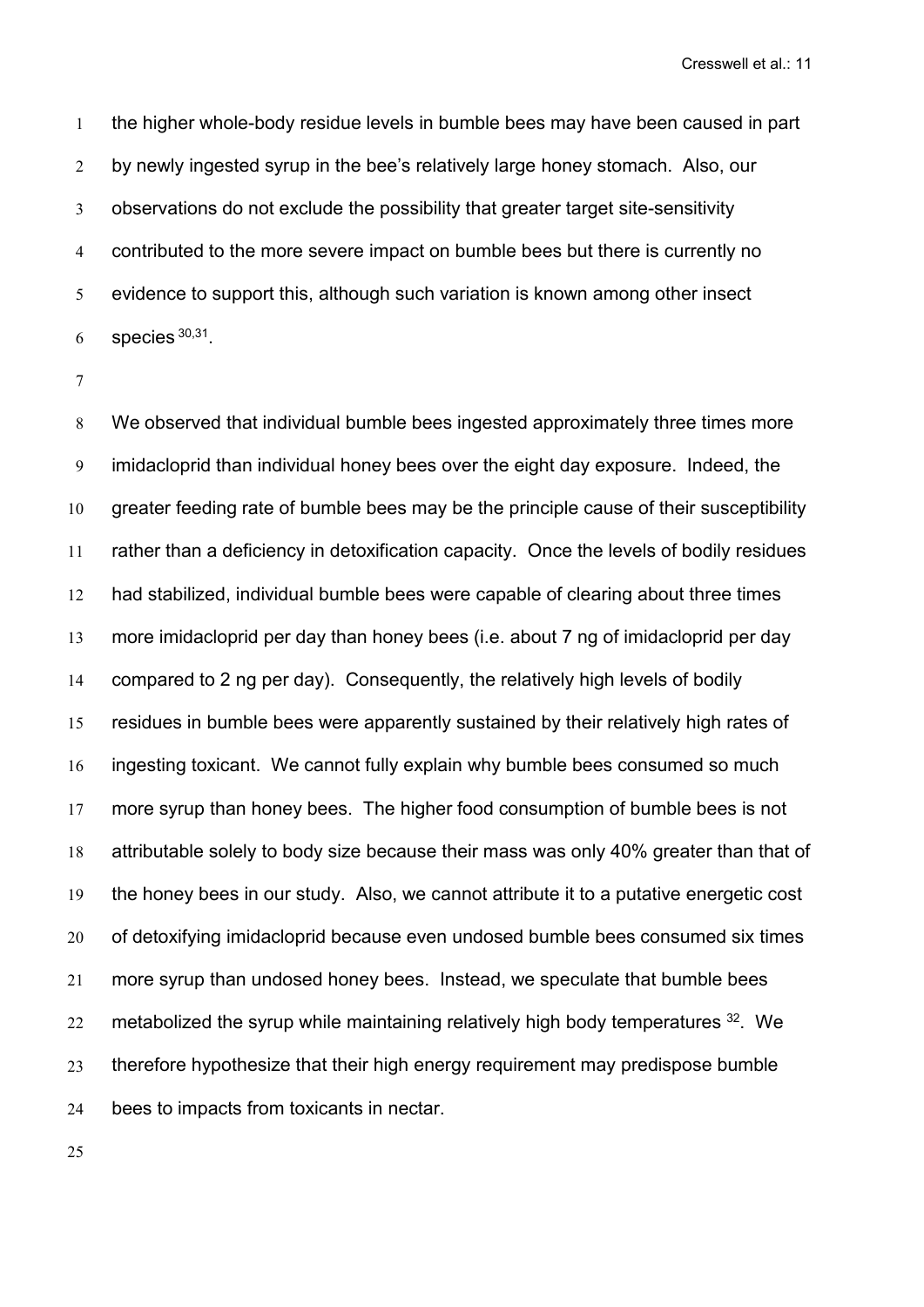We found no evidence that imidacloprid accumulated persistently in either species. In our experiment, adult honey bees cleared imidacloprid at the rate of ingestion,  $\,$  which consistent with the previously reported biological half life of about four hours  $^{23}.$  Even in bumble bees, we found that bodily residues equilibrated and that the biological half life of imidacloprid was only approximately 10 hours. Our findings have implications for investigators of environmentally relevant impacts of neonicotinoid pesticides on bees. Specifically, it is unrealistic to apply the daily 8 aggregate dose in a single meal because it could have a stronger effect than if the same amount of toxicant were ingested gradually over the course of the day, as would happen if the bee foraged normally on flowers with residues in nectar and pollen.

 Even though bumble bees were affected by dietary imidacloprid, they nevertheless cleared the toxicant from their bodies within 48 hours and recovered behaviourally when fed undosed syrup. This finding undermines previous assertions that imidacloprid irreversibly blocks nicotinic acetylcholine receptors (nAChRs) in the 17 central nervous system of insects  $26, 33$ . Similarly, a wide range of physiological evidence contraindicates irreversibility, as follows. The nicotinic acetylcholine receptors (nAChRs) in the insect nervous system are ligand-gated ion channels that are normally activated by a natural neurotransmitter, acetylcholine, but  $\, 21$   $\,$  neonicotinoids also act as ligands  $^{34}$  and so disrupt coordinated nerve activity. The electronegative pharmacophore of neonicotinoids (a nitro or cyano group) interacts with the binding pocket of the pentameric nAChRs through residues in various 24 polypeptide loops that are upstream of loop B  $^{30}$ , within loop C of α subunits  $^{35}$ , and  $\;$  in loop D of β subunits  $^{36,\,37}.$  These interactions are not covalent and instead involve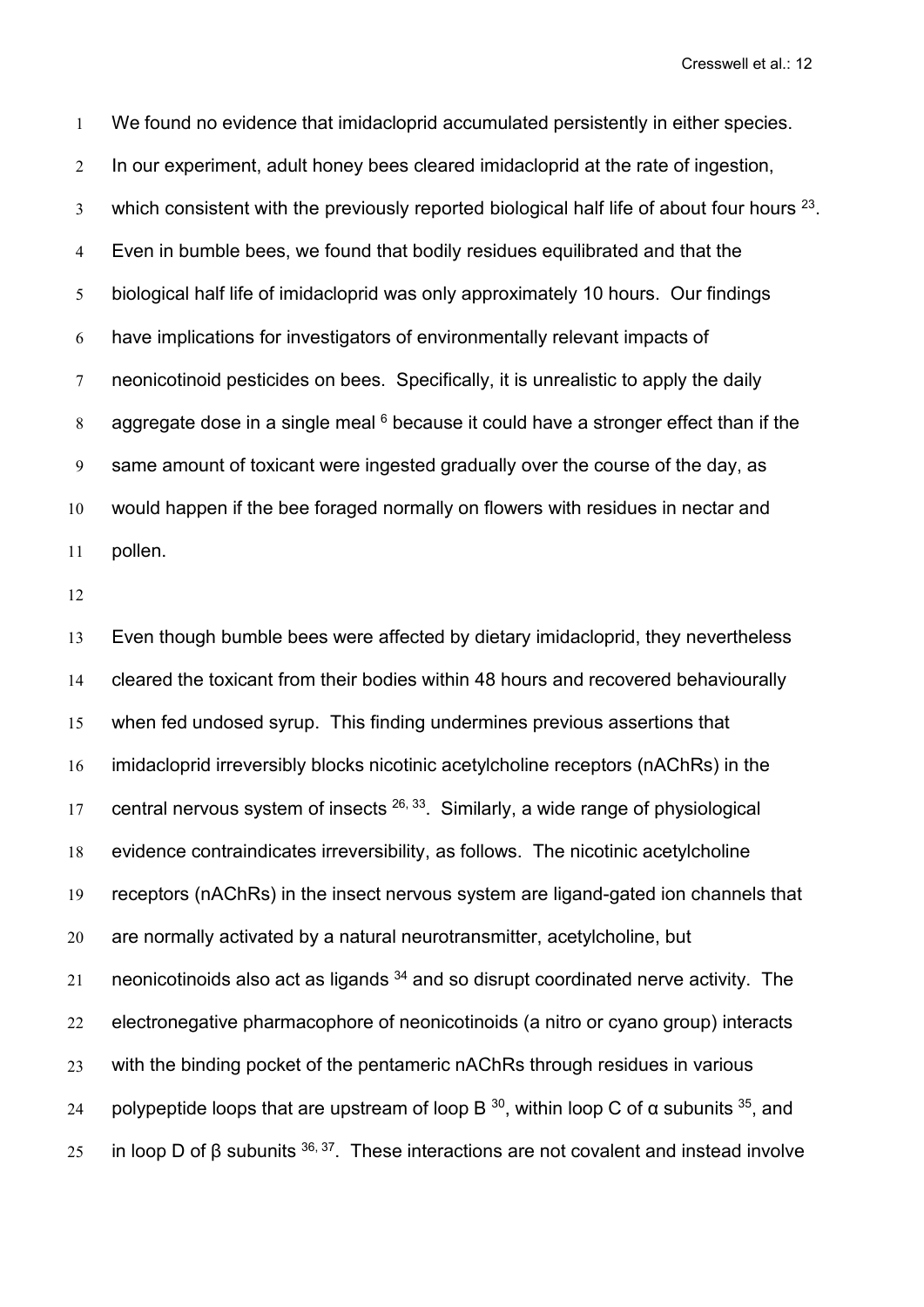1 hydrogen bonds  $^{36}$ , electrostatic cation- $\pi$  interactions  $^{38,\,39}$  and Van Der Waals  $\,2$   $\,$  interactions  $^{35}$ , which are all relatively weak and therefore reversible. This potential  $\,3$   $\,$  for reversibility is realized in bath-perfusion experiments on isolated neurones  $^{40}$  that show that the depolarisation caused by bathing the cell in imidacloprid israpidly reversed once the imidacloprid is washed away. Additionally, competitive- displacement experiments show that radio-labelled imidacloprid is displaced from the  $\sigma$  binding pocket of nAChRs by acetylcholine itself  $3<sup>1</sup>$ . The capacity for displacement is confirmed by bath-perfusion electrophysiology, where the depolarising effect of imidacloprid can be reversed by increasing the concentration of the natural 10 neurotransmitter, acetylcholine <sup>34</sup>.

 The bees' capacity for recovery lends significance to the pulsed blooming of mass- flowering crops like oilseed rape. Our findings suggest that bees may recover from exposure to dietary imidacloprid once the flowering of the pesticide-treated crop subsides but further research is required to evaluate the role of post-exposure recovery under environmentally realistic conditions.

18 We quantified only imidacloprid but we infer that its metabolic derivatives  $^{23}$  were cleared by bees over a similar timescale as their parent compound for the following reasons. In honey bees, there was no indication of any dose-dependent effect on behaviour. In bumble bees, behavioural alteration and recovery corresponded to bodily levels of imidacloprid, which contraindicates the proposition that toxic derivatives of imidacloprid have effects separable from those of the parent compound <sup>23</sup> . Because of these considerations, we do not attribute the post-dose increase in the activity level of bumble bees in the pulsed exposure treatment to the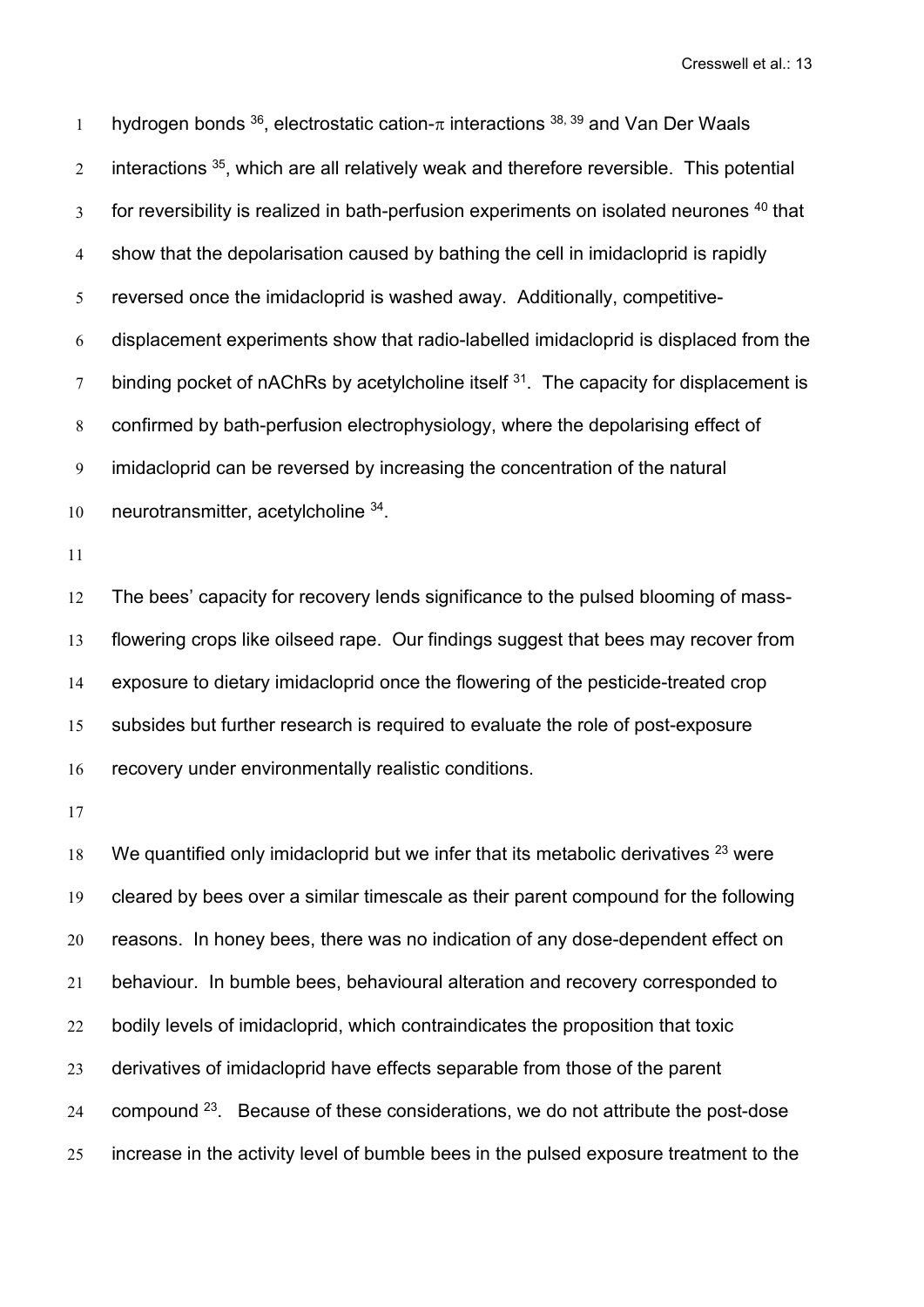delayed production of a stimulatory derivative. Instead, we propose two explanations. First, withdrawal of a cholinergic agonist can increase sensitivity of  $\,$  serotinergic neurones  $^{41}$ , which are a type that influences flight activity in insects  $^{42}$ . Potentially, a similar mechanism of sensitisation may have increased post-exposure locomotory activity in our experimental bees. Alternatively, the heightened activity may be a bee's response to previous intoxication. Social insects such as ants and  $\,7$   $\,$  honey bees exhibit altruistic self-removal  $^{43}$  whereby diseased individuals leave the colony. We therefore speculate that the heightened activity of bumble bees post- exposure was the result of an intrinsic adaptive response, namely attempted self- removal but this conjecture needs to be substantiated by a demonstration that bumble bees exhibit this behaviour.

 Bumble bees are affected by dietary concentrations of imidacloprid that are far lower 14 than we used in our present experiment  $7, 28, 44$ , which suggests that incomplete clearance of continuously ingested toxicant occurs irrespective of the level of dietary exposure. To us, it is surprising that bumble bees are affected by rates of ingestion 17 in the region of 1 ng of imidacloprid per day  $^7$  even though they are capable of clearing 5 ng daily. One possible explanation is that the metabolic degradation of imidacloprid is not fast enough to prevent low levels of toxicant reaching target sites, 20 but further research is required to evaluate this speculation.

 $22\quad$  Other insects recover from the effects of imidacloprid after pulsed exposure  $^{18,19,45}$ 23 but we are the first to demonstrate that behavioural recovery from intoxication coincides with bodily clearance of the toxicant. Our observation supports the hypothesis that the interaction between imidacloprid and its target receptors in the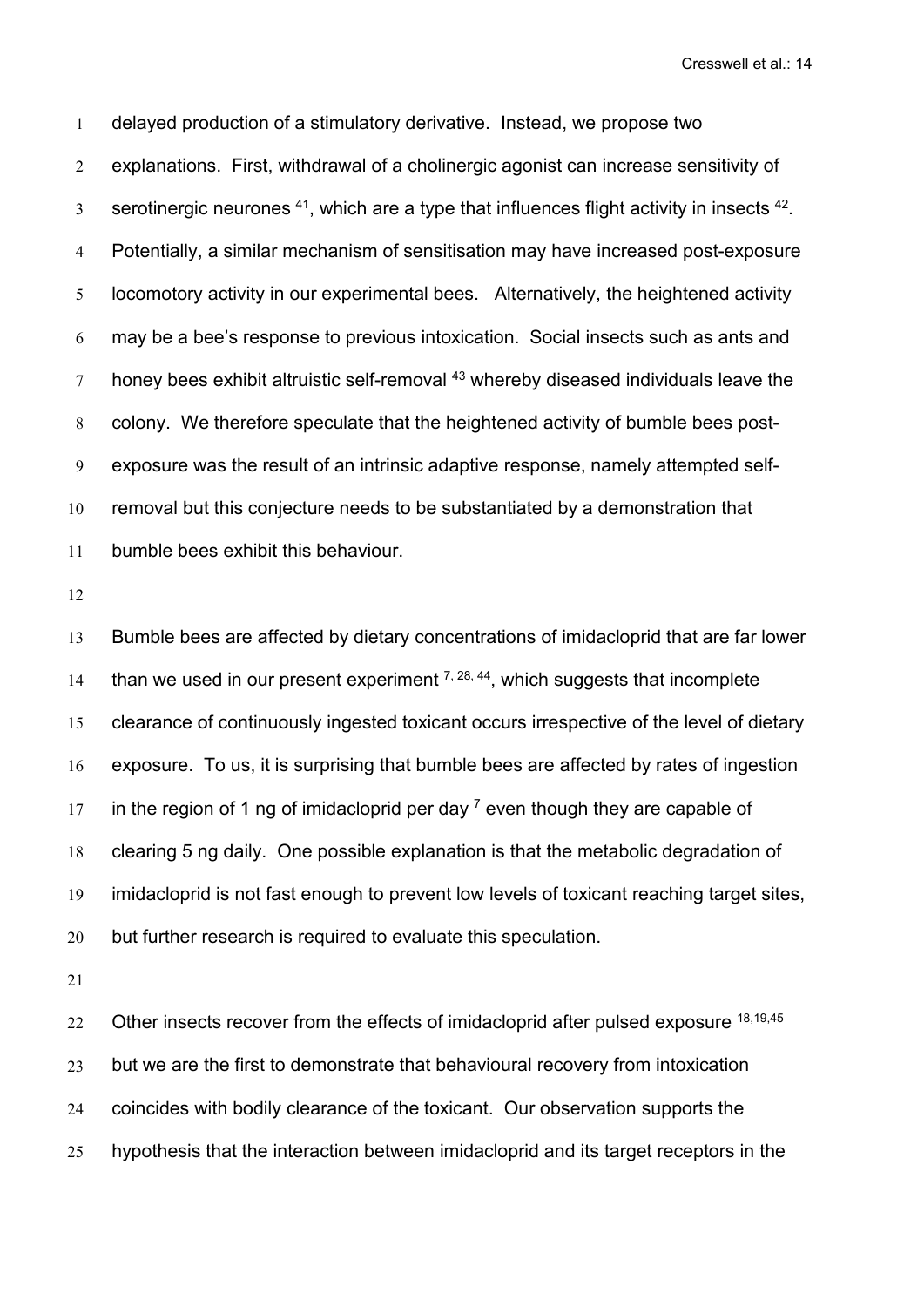bee nervous system is in large part reversible and not persistent as some have  $2^{\circ}$  asserted  $^{26,\,33}$ . In separate experiments, we have also observed recovery of brood production by bumble bee (*B. terrestris*) queens after a pulsed exposure to dietary  $\,$  imidacloprid of 14 days at dosages up to 125  $\mu$ g L $^{\text{-1}}$  (Laycock and Cresswell, unpublished). We therefore anticipate that recovery, in whole or in part, will generalize to various endpoints in this species.

 Our observation that bumble bees can rapidly clear imidacloprid once ingestion ceases lends significance to the pulsed blooming patterns of bee-attractive mass- flowering crops such as oilseed rape. Specifically, the crop's flowering is typically 11 fairly synchronous across a landscape <sup>12</sup> and the impact of imidacloprid-treated crops on bumble bees may be ameliorated if they recover as the blooming subsides 13 by switching to a diet of untreated wild flowers <sup>17</sup>. Further research is required to establish whether the behavioural recovery that we observed under laboratory conditions means that bumble bees recover their full performance under ecologically relevant conditions.

*Acknowledgements.*

 The work reported here conforms to the regulatory requirements for animal experimentation in the UK and has been approved by the Biosciences Ethics Committee at the University of Exeter.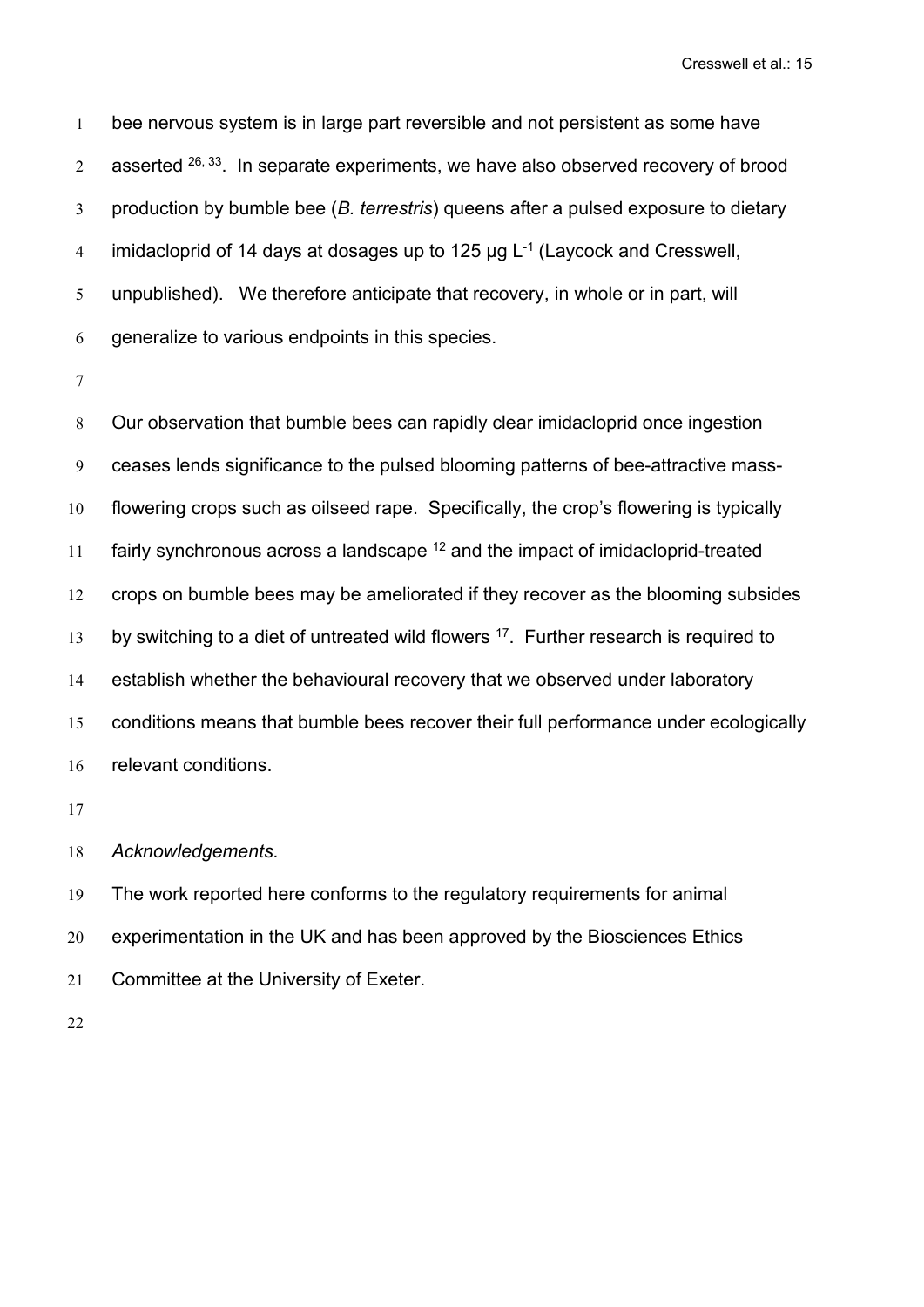# FIGURE LEGENDS



 **Figure 1.** Imidacloprid budgets in bees over time in an eight day exposure experiment. Panel (a): interpolated square symbols denote the cumulative mass of imidacloprid consumed per honey bee (ng). Other symbols denote whole-body residues (ng) in undosed honey bees (filled circles) and dosed honey bees (open circles). The dashed horizontal line indicates the mean whole-body residue in undosed controls calculated across the eight day exposure. Panel (b): whole-body residues (ng) in undosed bumble bees (filled circles) and dosed bumble bees (open circles). Triangles denote the whole-body residues in the pulsed exposure treatment after dosing ceased on day 3. The dashed horizontal line indicates the mean whole- body residue in undosed controls calculated across the eight day exposure. Points are interpolated for inspection purposes only and some values are displaced slightly in the *x*-dimension for ease of inspection. Imidacloprid was assayed in a single pooled homogenate of three individual bees collected from each dose on each day.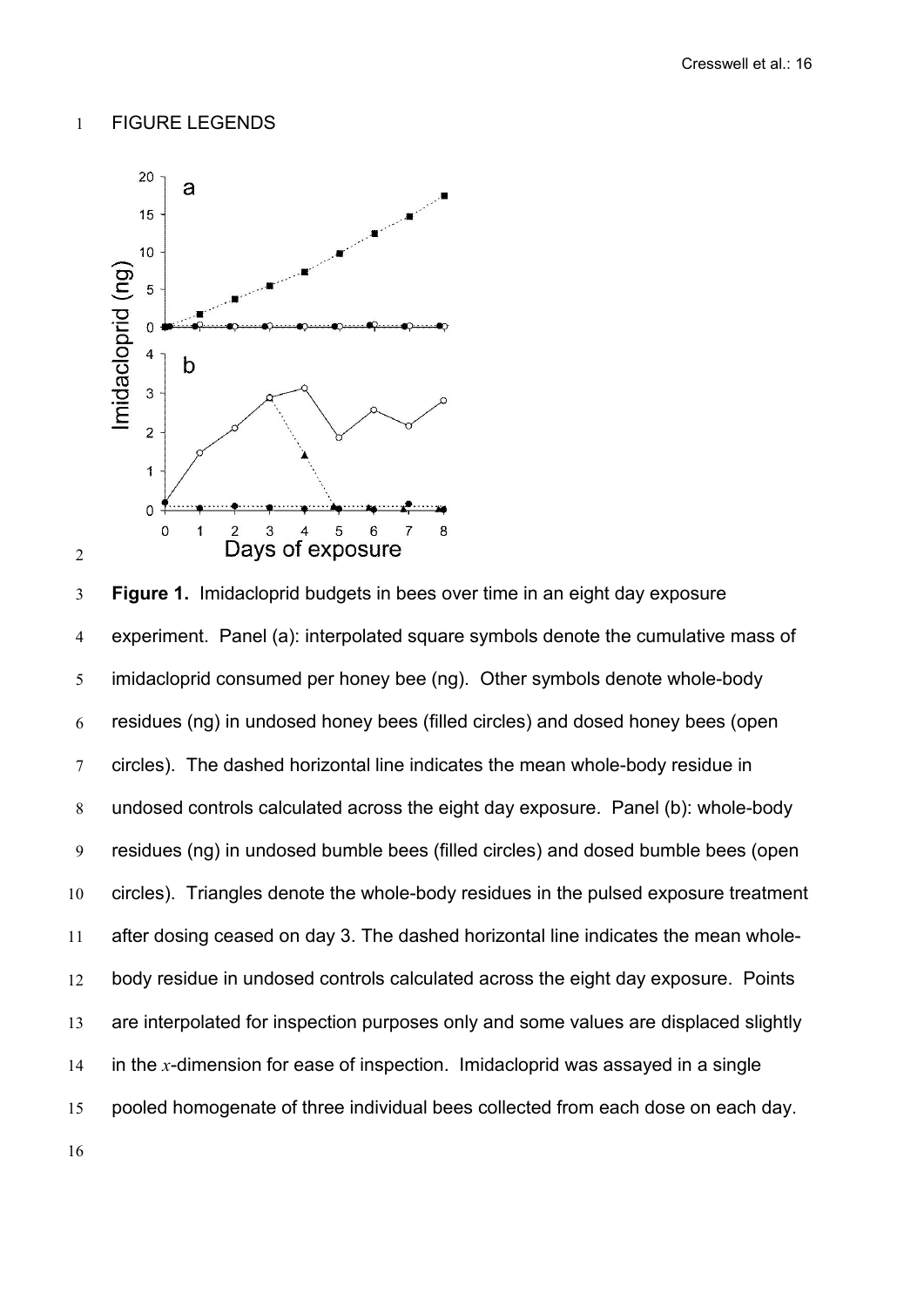

 **Figure 2.** Behavioural responses (daily feeding rate and locomotory activity) of honey bees over time in an eight day exposure experiment. Panel (a): mass of syrup consumed per bee per day (mg). Panel (b): mean proportion of observations when the individual bee was in motion. Filled circles denote the undosed control treatment; open circles denote the dosed treatment; triangles denote the pulsed exposure treatment after dosing ceased on day 3. Responses on day = 0 are pre- experimental levels. Error bars = 1 SE. Some values are displaced slightly in the *x*- dimension to reveal their error bars.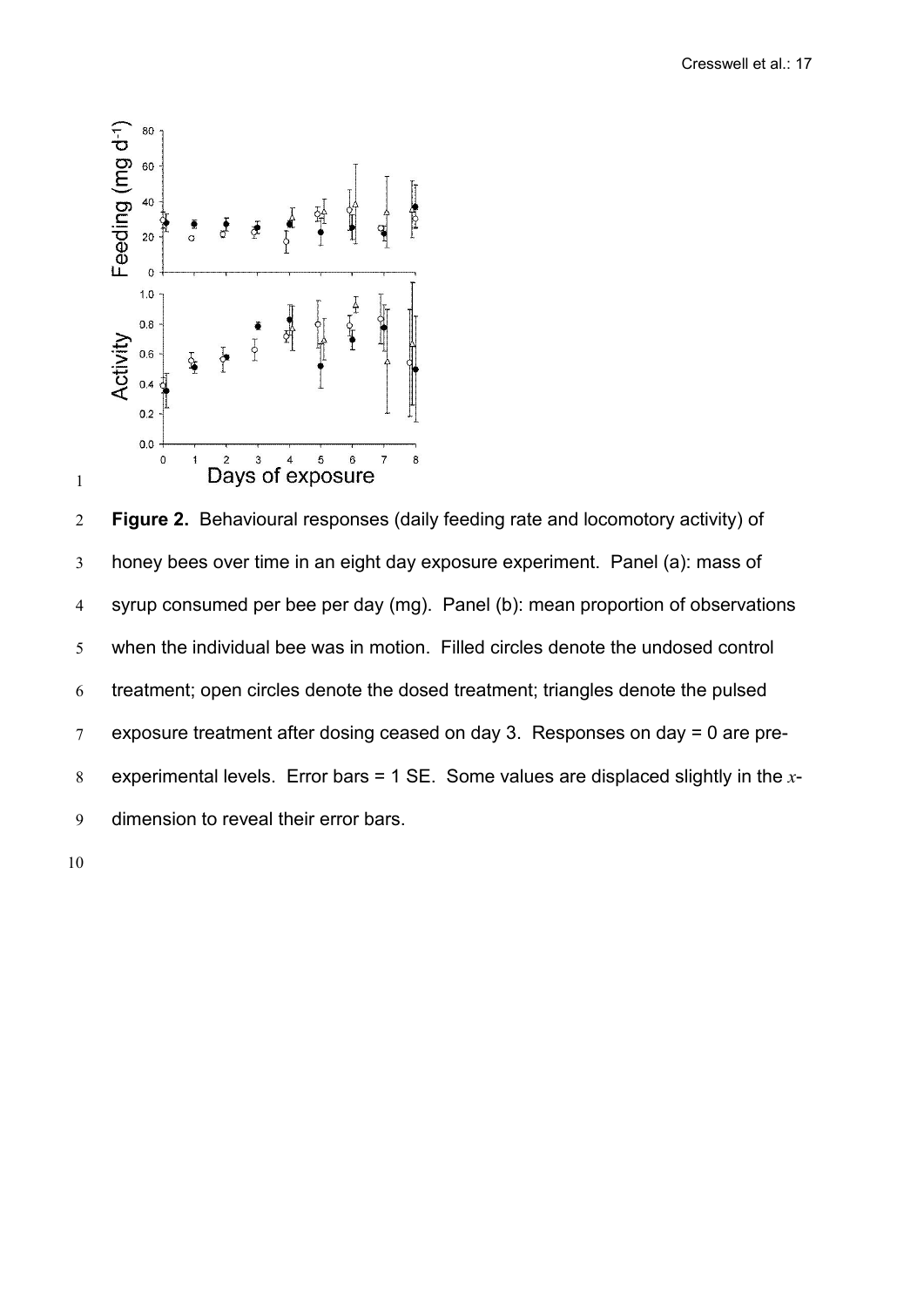

 **Figure 3.** Behavioural responses (daily feeding rate and locomotory activity) of bumble bees over time in an eight day exposure experiment. Panel (a): mass of syrup consumed per bee per day (mg). Panel (b): mean proportion of observations when the individual bee was in motion. Filled circles denote the undosed control treatment; open circles denote the dosed treatment; triangles denote the pulsed 7 exposure treatment when dosing ceased after day 3. Error bars  $= 1$  SE. Points are interpolated for inspection purposes only and some values are displaced slightly in the *x*-dimension to reveal their error bars.

- 
- 
-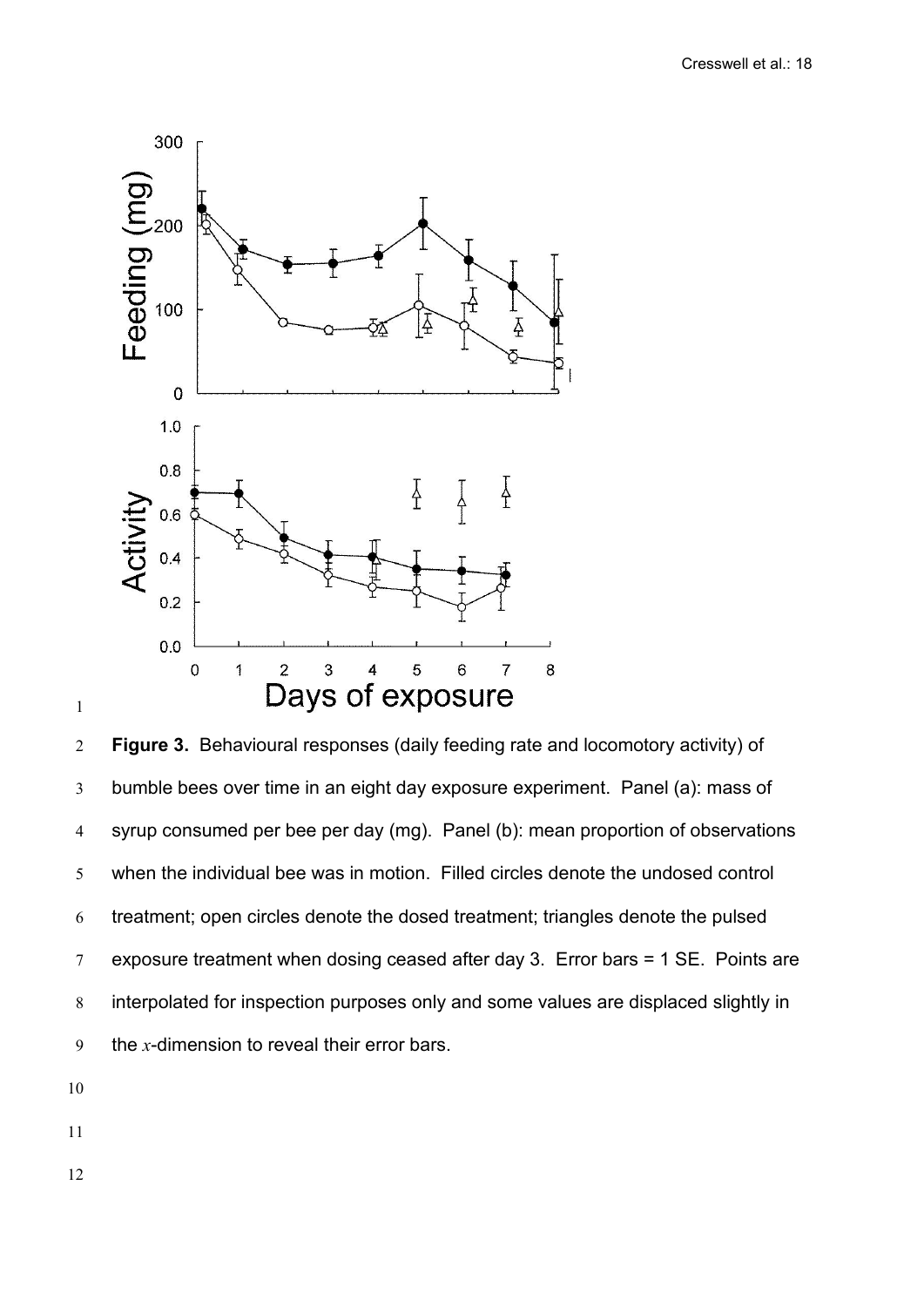# **REFERENCES**

| 3              | 1 <sub>1</sub> | Elbert A, Haas M, Springer B, Thielert W and Nauen R, Applied aspects of    |
|----------------|----------------|-----------------------------------------------------------------------------|
| $\overline{4}$ |                | neonicotinoid uses in crop protection. Pest Manag Sci 64: 1099-1105 (2008). |
| 5              |                |                                                                             |
| 6              | 2.             | Nauen R and Jeschke P. Basic and applied aspects of neonicotinoid           |
| 7              |                | insecticides. In Green trends in Insect control, ed. by Lopez O and         |
| 8              |                | Fernandez-Bolanos JG. Royal Society of Chemistry: Cambridge, UK, pp. 132-   |
| 9              |                | 162 (2011).                                                                 |
| 10             |                |                                                                             |
| 11             | 3.             | Rortais A, Arnold G, Halm MP and Touffet-Briens F, Modes of honeybees       |
| 12             |                | exposure to systemic insecticides: estimated amounts of contaminated pollen |
| 13             |                | and nectar consumed by different categories of bees. Apidologie 36: 71-83   |
| 14             |                | (2005).                                                                     |
| 15             |                |                                                                             |
| 16             | 4.             | Desneux N, Decourtye A and Delpuech JM, The sublethal effects of            |
| 17             |                | pesticides on beneficial arthropods. Annual Review of Entomology 52: 81-106 |
| 18             |                | (2007)                                                                      |
| 19             |                |                                                                             |
| 20             | 5.             | Cresswell JE, A meta-analysis of experiments testing the effects of a       |
| 21             |                | neonicotinoid insecticide (imidacloprid) on honey bees. Ecotoxicology 20:   |
| 22             |                | 149-157 (2011).                                                             |
| 23             |                |                                                                             |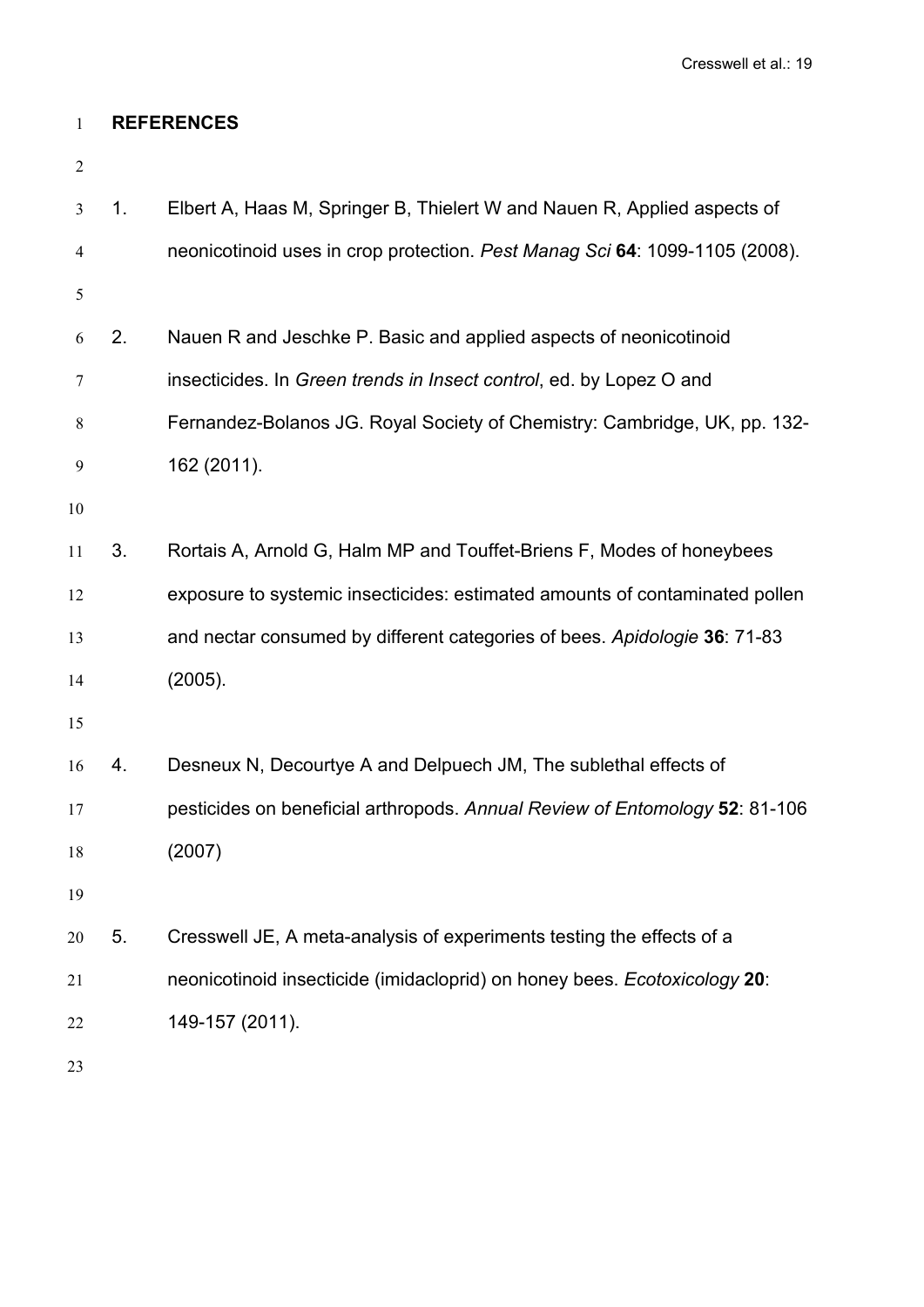| $\mathbf{1}$   | 6.             | Henry M, Beguin M, Requier F, Rollin O, Odoux J-F, Aupinel P, Aptel J,        |
|----------------|----------------|-------------------------------------------------------------------------------|
| 2              |                | Tchamitchian S and Decourtye A, A common pesticide decreases foraging         |
| 3              |                | success and survival in honey bees. Science 336: 348-350 (2012).              |
| $\overline{4}$ |                |                                                                               |
| 5              | 7 <sub>1</sub> | Laycock I, Lenthall KM, Barratt AT and Cresswell JE, Effects of imidacloprid, |
| 6              |                | a neonicotinoid pesticide, on reproduction in worker bumble bees (Bombus      |
| 7              |                | terrestris). Ecotoxicology 21: 1937-1945 (2012).                              |
| 8              |                |                                                                               |
| 9              | 8.             | Whitehorn PR, O'Connor S, Wackers FL and Goulson D, Neonicotinoid             |
| 10             |                | pesticide reduces bumble bee colony growth and queen production. Science      |
| 11             |                | 336: 351-352 (2012).                                                          |
| 12             |                |                                                                               |
| 13             | 9.             | Environment Agency Austria, Existing scientific evidence of the effects of    |
| 14             |                | neonicotinoid pesticides on bees.                                             |
| 15             |                | http://www.europarl.europa.eu/committees/en/studiesdownload.html?file=794     |
| 16             |                | 33&languageDocument=EN [accessed 11 March 2013]                               |
| 17             |                |                                                                               |
| 18             | 10.            | Potts SG, Biesmeijer JC, Kremen C, Neumann P, Schweiger O and Kunin WE,       |
| 19             |                | Global pollinator declines: trends, impacts and drivers. Trends Ecol Evol 25: |
| 20             |                | 345-353 (2010).                                                               |
| 21             |                |                                                                               |
| 22             | 11.            | Blacquière T, Smagghe G, van Gestel CAM and Mommaerts V,                      |
| 23             |                | Neonicotinoids in bees: a review on concentrations, side-effects and risk     |
| 24             |                | assessment. Ecotoxicology 21: 973-992. (2012).                                |
| 25             |                |                                                                               |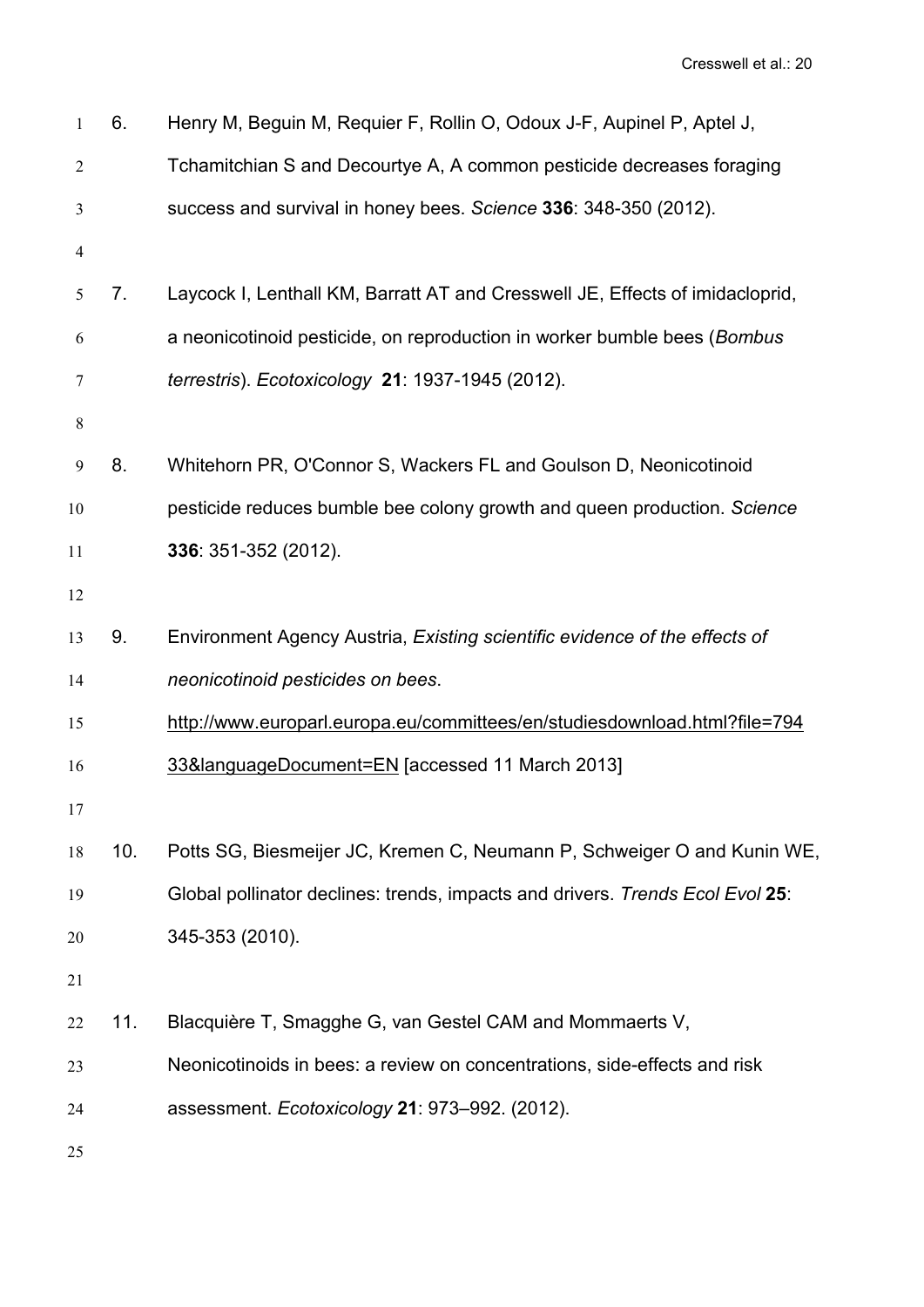| $\mathbf{1}$   | 12. | McCartney HA and Lacey ME, Wind dispersal of pollen from crops of oilseed            |
|----------------|-----|--------------------------------------------------------------------------------------|
| 2              |     | rape (Brassica napus L.). Journal of Aerosol Science; 22: 467-477 (1991).            |
| $\mathfrak{Z}$ |     |                                                                                      |
| 4              | 13. | Brian A, Division of labour and foraging in Bombus agrorum Fabricius. J Anim         |
| 5              |     | Ecol 21: 223-240 (1952).                                                             |
| 6              |     |                                                                                      |
| $\tau$         | 14. | Rodd FH, Plowright RC and Owen RE, Mortality rates of adult bumble bee               |
| 8              |     | workers (Hymenoptera: Apidae). Can J Zool-Rev Can Zool 58: 1718-1721                 |
| 9              |     | (1980).                                                                              |
| $10\,$         |     |                                                                                      |
| 11             | 15. | Dukas R, Mortality rates of honey bees in the wild. <i>Insectes Sociaux</i> 55: 252- |
| 12             |     | 255 (2008).                                                                          |
| 13             |     |                                                                                      |
| 14             | 16. | Rueppell O, Kaftanouglu O and Page R, Honey bee (Apis mellifera)                     |
| 15             |     | workers live longer in small than in large colonies. Exp Gerontol 44: 447-           |
| 16             |     | 452 (2009).                                                                          |
| 17             |     |                                                                                      |
| 18             | 17. | Heinrich B, "Majoring" and "minoring" by foraging bumblebees, Bombus                 |
| 19             |     | vagans: an experimental analysis. Ecology 60: 245-255 (1979).                        |
| 20             |     |                                                                                      |
| 21             | 18. | He YX, Zhao J, Zheng Y, Zhan Z, Desneux N, Wu KM. Lethal effect of                   |
| 22             |     | imidacloprid on the coccinellid predator Serangium japonicum and sublethal           |
| 23             |     | effects on predator voracity and on functional response to the whitefly Bemisia      |
| 24             |     | tabaci. Ecotoxicology 21:1291-1300 (2012)                                            |
| 25             |     |                                                                                      |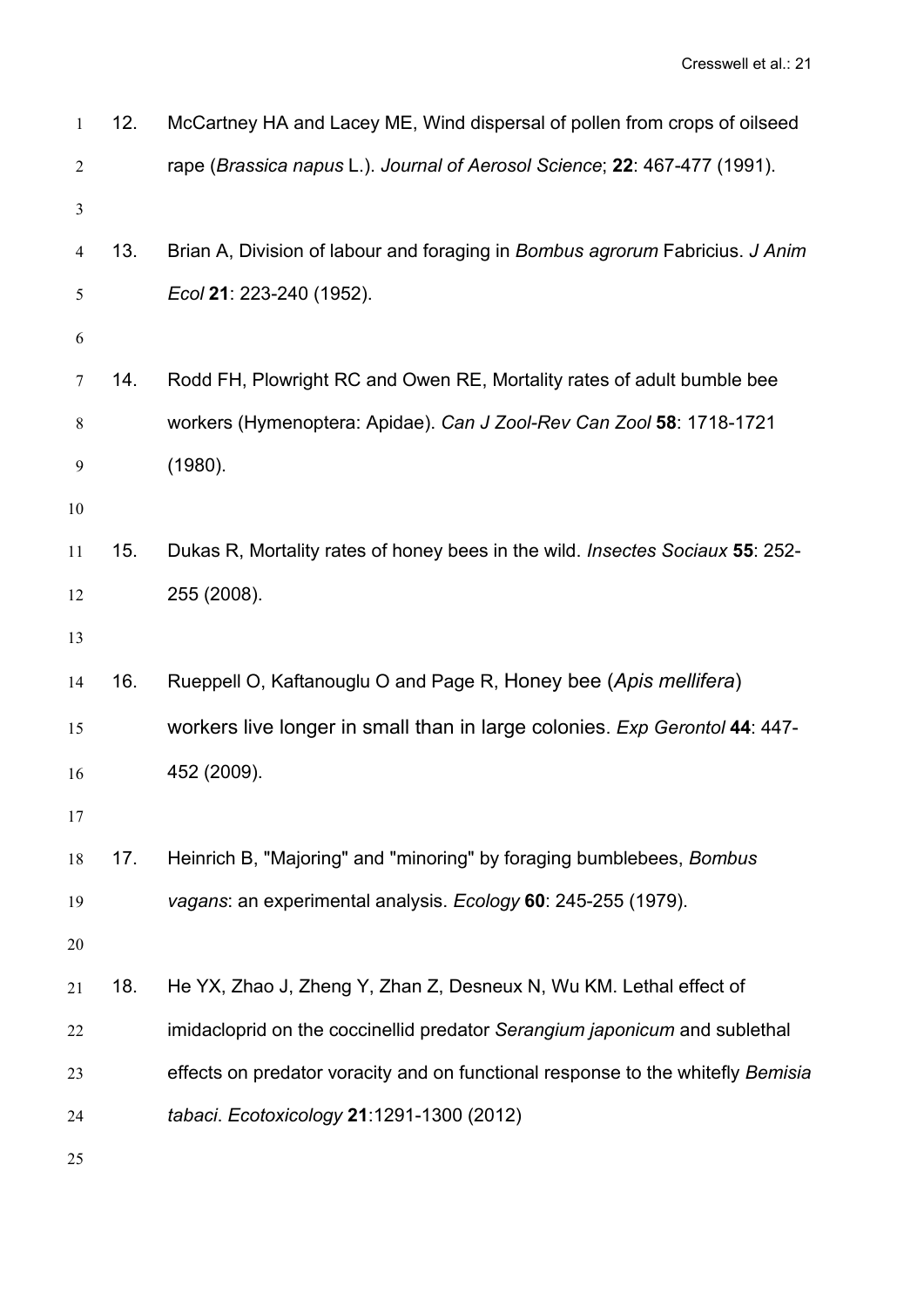| 1  | 19. | Nauen R, Behaviour modifying effects of low systemic concentrations of         |
|----|-----|--------------------------------------------------------------------------------|
| 2  |     | imidacloprid on Myzus persicae with special reference to an antifeeding        |
| 3  |     | response. Pestic Sci 44: 145-153 (1995).                                       |
| 4  |     |                                                                                |
| 5  | 20. | He Y, Zhao J, Wyckhuys K and Wu K, Sublethal effects of imidacloprid on        |
| 6  |     | Bemisia tabaci (Hemiptera: Aleyrodidae) under laboratory conditions. J Econ    |
| 7  |     | Entomol 104: 833-838 (2011).                                                   |
| 8  |     |                                                                                |
| 9  | 21. | Azevedo-Pereira H, Lemos M and Soares A, Effects of imidacloprid exposure      |
| 10 |     | on Chironomus riparius Meigen larvae: linking acetylcholinesterase activity to |
| 11 |     | behaviour. Ecotox Environ Safe 74: 1210-1215 (2011).                           |
| 12 |     |                                                                                |
| 13 | 22. | Suchail S, De Sousa G, Rahmani R and Belzunces LP, In vivo distribution        |
| 14 |     | and metabolisation of 14C-imidacloprid in different compartments of Apis       |
| 15 |     | mellifera L. Pest Manag Sci 60: 1056-1062 (2004).                              |
| 16 |     |                                                                                |
| 17 | 23. | Suchail S, Debrauwer L and Belzunces LP, Metabolism of imidacloprid in Apis    |
| 18 |     | mellifera. Pest Manag Sci 60: 291-296 (2004).                                  |
| 19 |     |                                                                                |
| 20 | 24. | Wen ZM and Scott JG, Cross-resistance to imidacloprid in strains of German     |
| 21 |     | cockroach (Blattella germanica) and house fly (Musca domestica). Pestic Sci    |
| 22 |     | 49: 367-371 (1997).                                                            |
| 23 |     |                                                                                |
| 24 | 25. | Ramirez-Romero R, Chaufaux J, Pham-Delegue MH, Effects of Cry1Ab               |
| 25 |     | protoxin, deltamethrin and imidacloprid on the foraging activity and the       |
|    |     |                                                                                |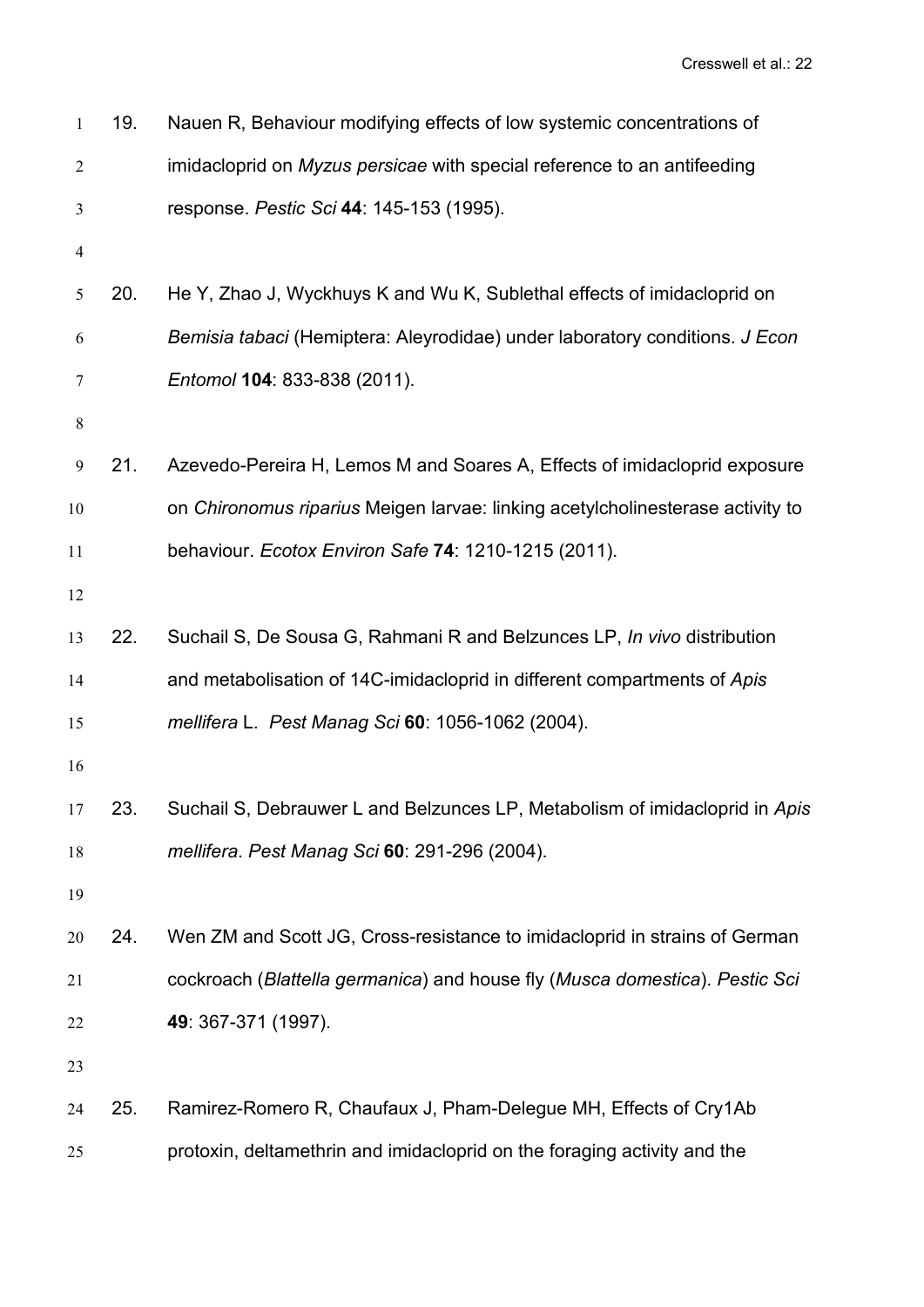| $\mathbf{1}$   |     | learning performances of the honeybee Apis mellifera, a comparative            |
|----------------|-----|--------------------------------------------------------------------------------|
| 2              |     | approach. Apidologie 36: 601-611 (2005).                                       |
| $\mathfrak{Z}$ |     |                                                                                |
| 4              | 26. | Tennekes H, The significance of the Druckrey–Küpfmüller equation for           |
| 5              |     | risk assessment - The toxicity of neonicotinoid insecticides to                |
| 6              |     | arthropods is reinforced by exposure time. Toxicology 276: 1-4 (2010).         |
| $\tau$         |     |                                                                                |
| 8              | 27. | Maus C and Nauen R, Response to the publication: Tennekes, H.A. (2010):        |
| 9              |     | The significance of the Druckrey–Küpfmüller equation for risk assessment—      |
| 10             |     | The toxicity of neonicotinoid insecticides to arthropods is reinforced by      |
| 11             |     | exposure time. Toxicology 280: 176-177 (2010).                                 |
| 12             |     |                                                                                |
| 13             | 28. | Cresswell JE, Page C, Uygun M, Holmbergh M, Li Y, Wheeler J, Laycock I,        |
| 14             |     | Pook C, de Ibarra N, Smirnoff N and Tyler C, Differential sensitivity of honey |
| 15             |     | bees and bumble bees to a dietary insecticide (imidacloprid). Zoology 115:     |
| 16             |     | 365-371 (2012).                                                                |
| 17             |     |                                                                                |
| 18             | 29. | Armbruster DA, Tillman MD and Hubbs LM, Limit of detection (LQD)/limit of      |
| 19             |     | quantitation (LOQ): comparison of the empirical and the statistical methods    |
| 20             |     | exemplified with GC-MS assays of abused drugs. Clin Chem 40:1233-1238          |
| 21             |     | (1994).                                                                        |
| 22             |     |                                                                                |
| 23             | 30. | Liu ZW, Williamson MS, Lansdell SJ, Denholm I, Han ZJ and Millar NS, A         |
| 24             |     | nicotinic acetylcholine receptor mutation conferring target-site resistance to |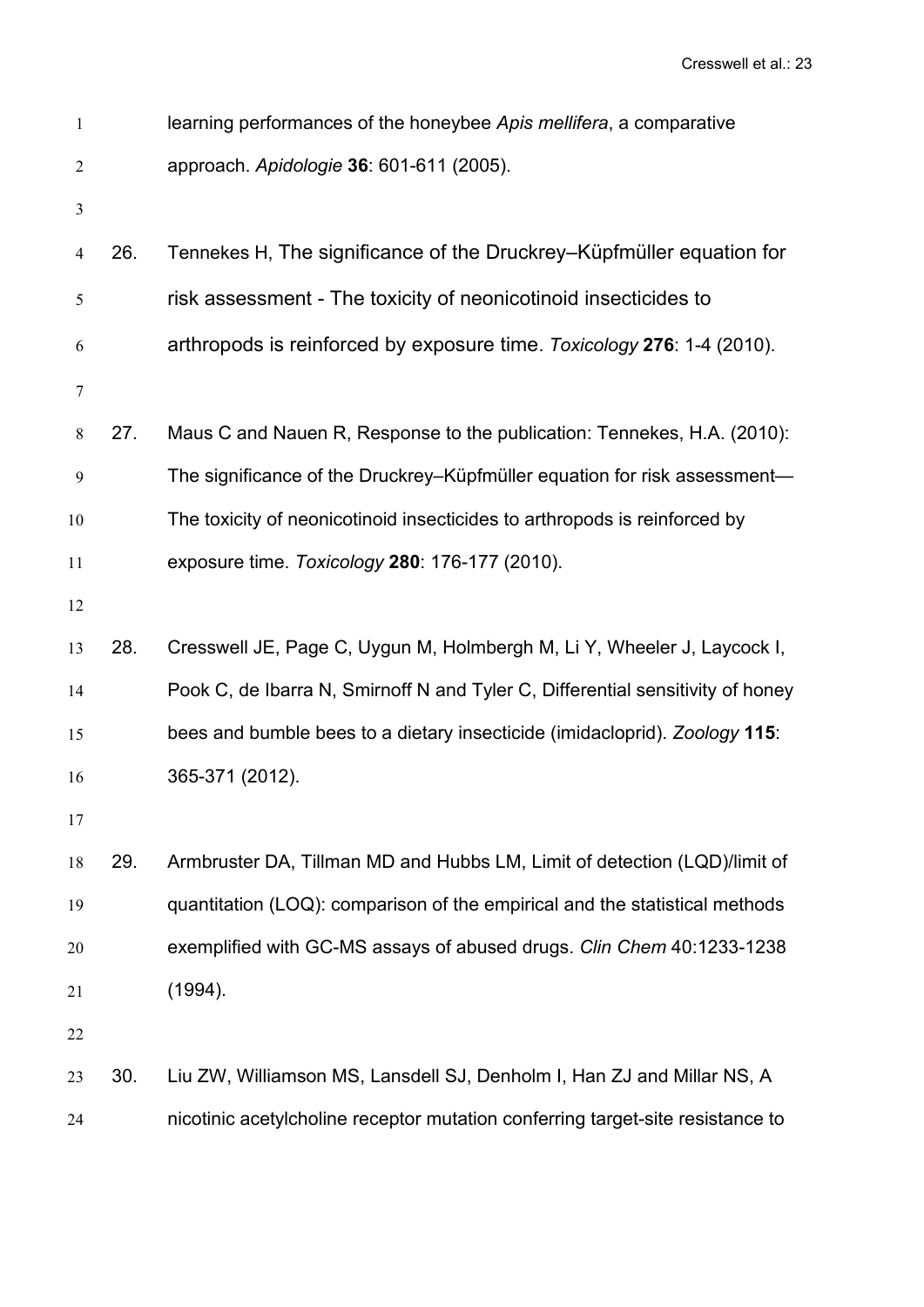| $\mathbf{1}$ |     | imidacloprid in Nilaparvata lugens (brown planthopper). P Natl Acad Sci USA       |
|--------------|-----|-----------------------------------------------------------------------------------|
| 2            |     | 102: 8420-8425 (2005).                                                            |
| 3            |     |                                                                                   |
| 4            | 31. | Lind RJ, Clough MS, Reynolds SE and Earley FGP, [H-3] imidacloprid labels         |
| 5            |     | high- and low-affinity nicotinic acetylcholine receptor-like binding sites in the |
| 6            |     | aphid Myzus persicae (Hemiptera: Aphididae). Pest Biochem Physiol 62: 3-          |
| 7            |     | 14 (1998).                                                                        |
| 8            |     |                                                                                   |
| 9            | 32. | Heinrich B, Thermoregulation in bumblebees. II. Energetics of warm-up and         |
| 10           |     | free flight. J Comp Physiol 96: 155-166 (1975).                                   |
| 11           |     |                                                                                   |
| 12           | 33. | Tennekes H and Sanchez-Bayo F, Time-dependent toxicity of neonicotinoids and      |
| 13           |     | other toxicants: implications for a new approach to risk assessment. J Environ    |
| 14           |     | AnalToxicol S4: 001 (2011).                                                       |
| 15           |     |                                                                                   |
| 16           | 34. | Deglise P, Grunewald B and Gauthier M, The insecticide imidacloprid is a          |
| 17           |     | partial agonist of the nicotinic receptor of honeybee Kenyon cells. Neurosci      |
| 18           |     | Lett 321: 13-16 (2002).                                                           |
| 19           |     |                                                                                   |
| 20           | 35. | Ohno I, Tomizawaa M, Durkin KA, Casida JE and Kagabu S, Bis-                      |
| 21           |     | neonicotinoid insecticides: Observed and predicted binding interactions with      |
| 22           |     | the nicotinic receptor. Bioorg Med Chem Lett 19: 3449-3452 (2009).                |
| 23           |     |                                                                                   |
| 24           | 36. | Shimomura M, Yokota M, Ihara M, Akamatsu M, Sattelle DB and Matsuda K,            |
| 25           |     | Role in the selectivity of neonicotinoids of insect-specific basic residues in    |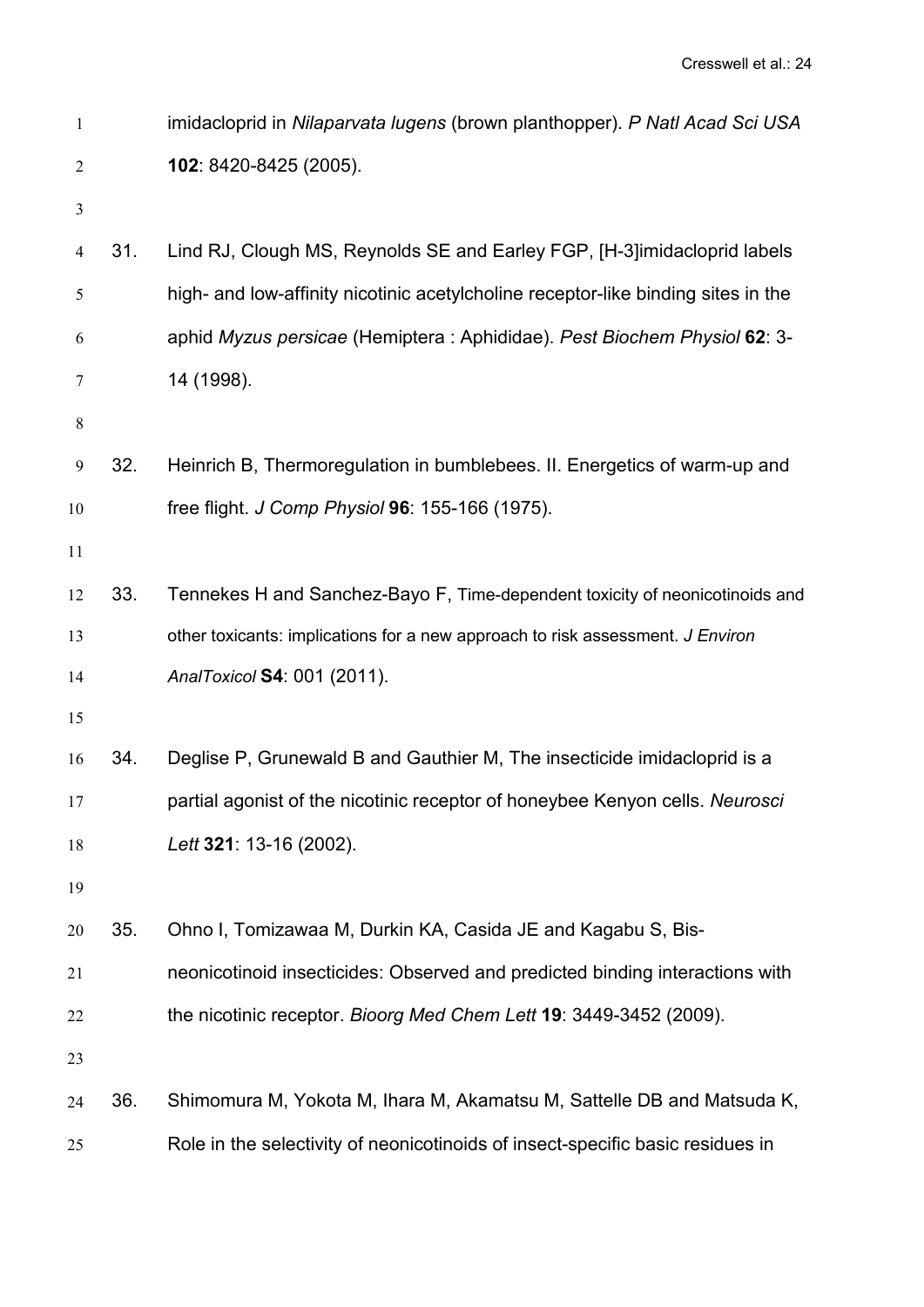| $\mathbf{1}$ |     | loop D of the nicotinic acetylcholine receptor agonist binding site. Mol          |
|--------------|-----|-----------------------------------------------------------------------------------|
| 2            |     | Pharmacol 70: 1255-1263 (2006).                                                   |
| 3            |     |                                                                                   |
| 4            | 37. | Bass C, Puinean AM, Andrews M, Cutler P, Daniels M, Elias J, Paul VL,             |
| 5            |     | Crossthwaite AJ, Denholm I, Field LM, Foster SP, Lind R, Williamson MS and        |
| 6            |     | Slater R, Mutation of a nicotinic acetylcholine receptor beta subunit is          |
| 7            |     | associated with resistance to neonicotinoid insecticides in the aphid Myzus       |
| 8            |     | persicae. BMC Neurosci 12: 51.                                                    |
| 9            |     |                                                                                   |
| 10           | 38. | Matsuda K, Buckingham SD, Kleier D, Rauh JJ, Grauso M and Sattelle DB,            |
| 11           |     | Neonicotinoids: insecticides acting on insect nicotinic acetylcholine receptors.  |
| 12           |     | Trends Pharmacol Sci 22: 573-580 (2001).                                          |
| 13           |     |                                                                                   |
| 14           | 39. | Matsuda K, Kanaoka S, Akamatsu M and Sattelle DB, Diverse actions and             |
| 15           |     | target-site selectivity of neonicotinoids: structural insights. Mol Pharmacol 76: |
| 16           |     | 1-10 (2009).                                                                      |
| 17           |     |                                                                                   |
| 18           | 40. | Buckingham SD, Lapied B, LeCorronc H, Grolleau F and Sattelle DB,                 |
| 19           |     | Imidacloprid actions on insect neuronal acetylcholine receptors. J Exp Biol       |
| 20           |     | 200: 2685-2692 (1997).                                                            |
| 21           |     |                                                                                   |
| 22           | 41. | Rasmussen K and Czachura JF, Nicotine withdrawal leads to increased               |
| 23           |     | sensitivity of serotonergic neurons to the 5-HT1A agonist 8-OH-DPAT.              |
| 24           |     | Psychopharmacology 133: 343-346 (1997).                                           |
| 25           |     |                                                                                   |